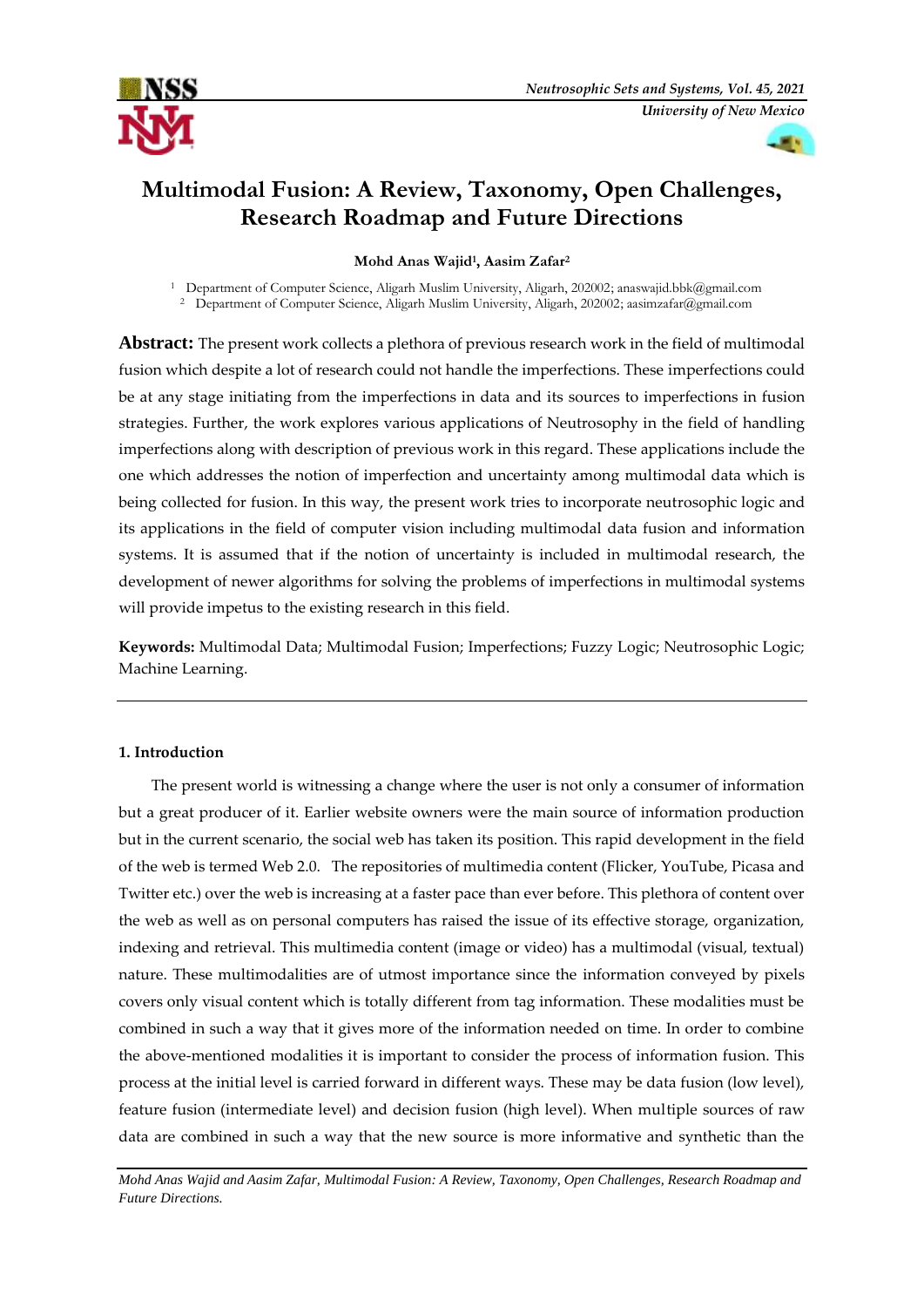previous two, it is called data fusion. Feature fusion combines features extracted from different sources into a single stand-alone feature vector. Decision fusion is clearly based on classifiers when aid in giving unbiased and accurate results. One of the main characteristics of the fusion process is imperfection as explained by Bloch [2001]. These imperfections are the main reason for the fusion process to be carried out more effectively [22]. These imperfections could mainly be imprecision, uncertainty and incompleteness. These imperfections occur at a different level of fusion. In this paper we have reviewed work on multimodal fusion, also we have reviewed work on neutrosophic technologies which could be employed in the field of multimodal fusion and systems. The following figure shows the workflow:



**Figure 1** Block diagram for the process of research being adopted in the present manuscript

#### *1.1 Background:*

Multimodal fusion has been attaining exponential attention in multimodal information access and retrieval tasks and this has been well studied by Kludas and Marchand-Maillet [2011]; Souvannavong et al. [2005]; Marchand-Maillet et al. [2010] and Niaz and M´erialdo [2013] [23-26]. The facts related to this can be found in the study done by Atrey et al. [2010] [27]. The imperfections in textual modality are partially considered in the context of multimodal systems. Most of the stateof-the-art approaches which address the notion of textual imperfections always do so using relevancy e.g. imperfections in tags. The incompleteness issue has been well identified in the literature by Liu et al. [2009]; Tang et al. [2009] [28-29]; Wang et al. [2010] [40] but work on imprecision and uncertainty is left far behind e.g. noisy tags. Imperfection in different modalities has been studied by Bloch [2003] [41]. Though various research work has been done in the field of multimodal fusion but very little has focused on handling imperfections. Handling imperfections does not appear their primary goal while performing multimodal fusion tasks. Below Table 1 shows the work in above-mentioned field using different principles by various researchers around the globe.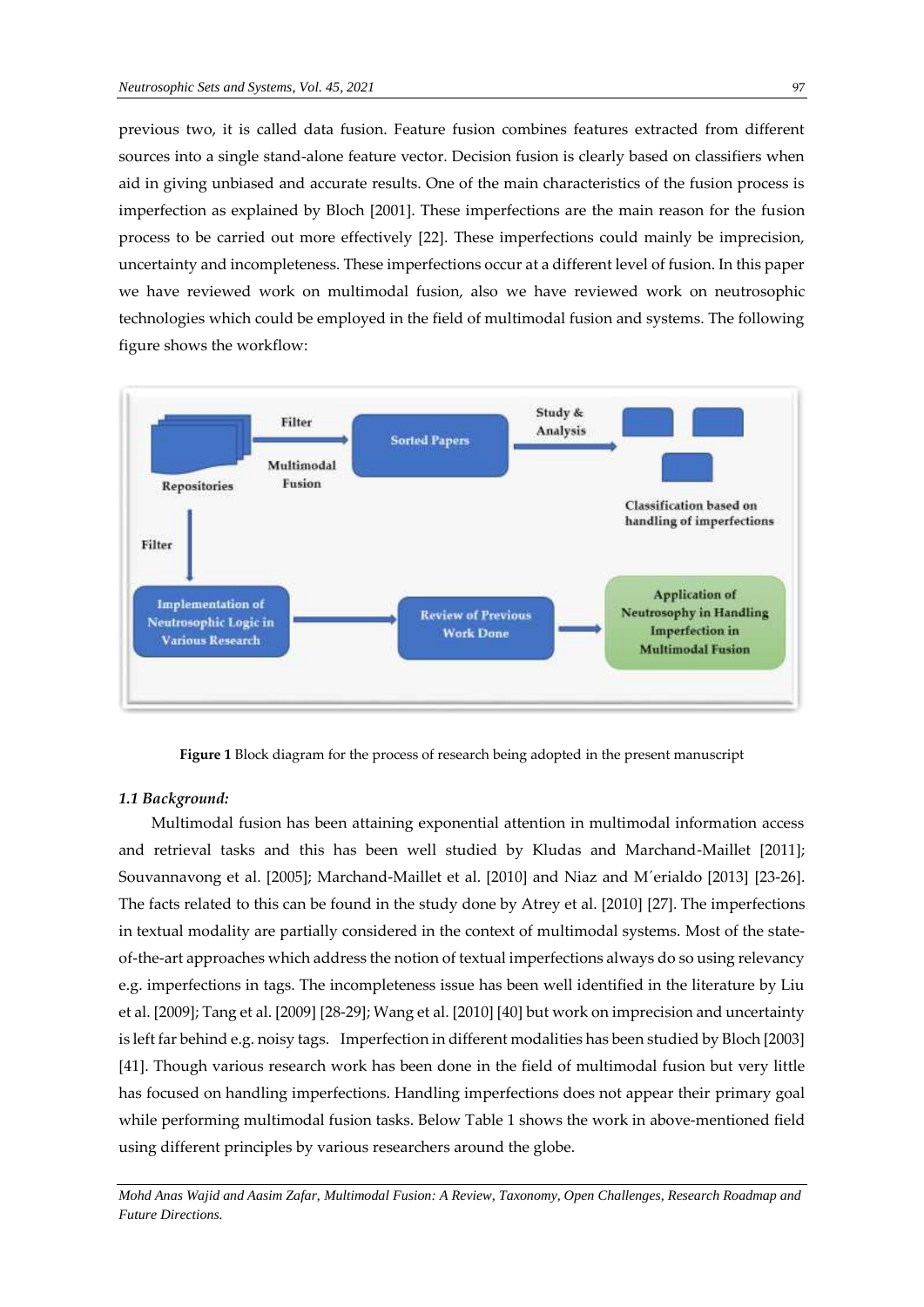$\ddot{\phantom{a}}$ 

| S No. | Work                    | Principle                                            | Handling       |
|-------|-------------------------|------------------------------------------------------|----------------|
|       |                         |                                                      | Imperfections  |
| 1.    | Romberg et al.          | Probabilistic latent semantic analysis on tags co-   | No             |
|       | (2012)                  | occurrence matrix.                                   |                |
|       |                         |                                                      |                |
| 2.    | Zhang et al.(2012)      | Semantic BOW based on the Tag-to-Tag similarity      | The            |
|       |                         |                                                      | incomplete     |
|       |                         |                                                      | data problem.  |
| 3.    |                         |                                                      |                |
|       | Xioufis et al. (2011)   | Binary BOW representation with feature selection     | No             |
|       |                         |                                                      |                |
| 4.    | Kawanabe et al. (2011)  | Binary BOW representing the presence/absence of      | The            |
|       |                         | tags with random walks over tags.                    | incomplete     |
|       |                         |                                                      | data problem.  |
| 5.    | Guillaumin<br>et<br>al. | Binary BOW representation representing the           | No             |
|       | (2010)                  | presence/absence of tags.                            |                |
|       |                         |                                                      |                |
| 6.    | Liu et al. (2013)       | Histogram of Textual Concepts based on the Tag-      | The            |
|       |                         | to-Concept similarity                                | incomplete     |
|       |                         |                                                      | data problem.  |
| 7.    | Nagel et al. (2011)     | BOW based on the tf-idf values of tags.              | No             |
|       |                         |                                                      |                |
| 8.    |                         |                                                      |                |
|       | Li et al. (2010)        | Compare Tag and annotation concepts expansion        | No             |
|       |                         | vectors.                                             |                |
| 9.    | Gao et al. (2010)       | Probability<br>based<br>the<br>tag-concept co-<br>on | No             |
|       |                         | occurrence.                                          |                |
| 10.   | Wang et al. (2010)      | Semantic Fields based on the tag-concept co-         | No             |
|       |                         | occurrence.                                          |                |
| 11.   | S. Poria et al. (2015)  | Aggregate semantic and affective information         | No             |
|       |                         | associated with data                                 |                |
| 12.   | S. Poria et al. (2015)  | Decision level data fusion                           | No             |
|       |                         |                                                      |                |
| 13.   | S. Poria et al. (2016)  | Deep neural network & multiple kernel learning       | N <sub>o</sub> |
|       |                         | classifier                                           |                |
| 14.   | Minghai Chen et al.     | Modality fusion at word level                        | No             |
|       |                         |                                                      |                |
|       | (2017)                  |                                                      |                |

| <b>Table 1</b> A Summary of the state-of-the-art approaches for Multimodal Fusion |  |  |  |
|-----------------------------------------------------------------------------------|--|--|--|
|-----------------------------------------------------------------------------------|--|--|--|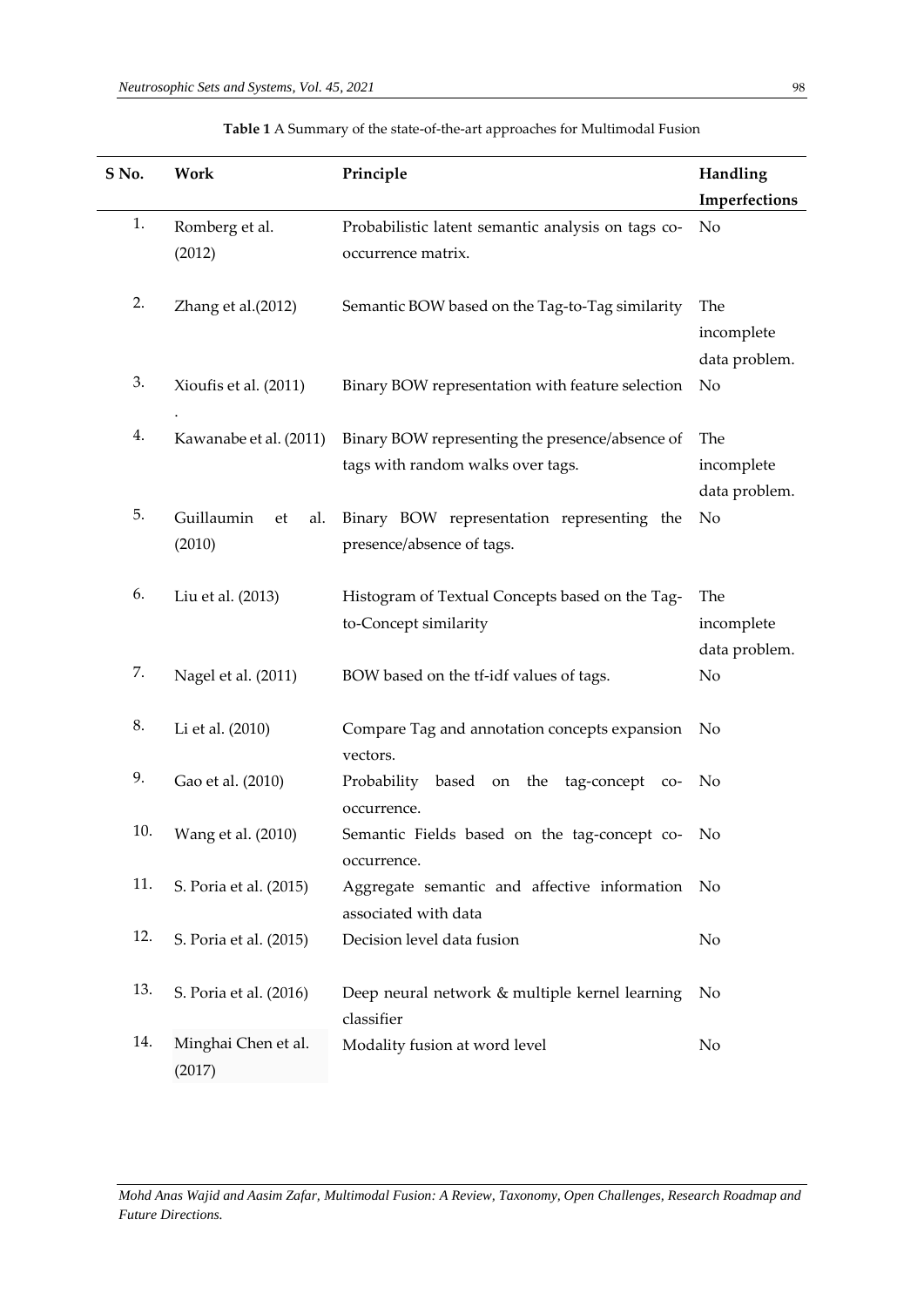| 15. | (2018) | Kyung-Min Kim et al. Residual learning fusion                                                                       | No. |
|-----|--------|---------------------------------------------------------------------------------------------------------------------|-----|
| 16. | 2019   | Feiran Huang et al. internal correlation among features (textual & No<br>visual) for joint sentiment classification |     |

Above mentioned approaches whether related to early fusion, late fusion or transmedia fusion, do not tackle the problem of imperfections at the feature level. Now after defining the imperfections or uncertainties at various levels of fusion, let us understand from Table 2 what are the terms being used to describe these data/information imperfections by prominent researchers in their work.

| S No. | Work                            | Imperfections terms used               |  |  |  |
|-------|---------------------------------|----------------------------------------|--|--|--|
| 1.    | Jin et al. (2005)               | Noisy                                  |  |  |  |
| 2.    | Weinberger et al. (2008)        | Ambiguous                              |  |  |  |
| 3.    | Xu et al. (2009)<br>Ambiguous   |                                        |  |  |  |
| 4.    | Wang et al. (2010)              | Incomplete, Ambiguous                  |  |  |  |
| 5.    | Liu et al. (2009)               | Incomplete, Imprecise, Noisy           |  |  |  |
| 6.    | Kennedy et al. (2009)           | Unreliable, Noisy                      |  |  |  |
| 7.    | Tang et al. (2009)              | Incorrect, Noisy, Incomplete           |  |  |  |
| 8.    | Liu et al. (2010)               | Incomplete, Biased, Incorrect          |  |  |  |
| 9.    | Zhu et al. (2010)               | Noisy                                  |  |  |  |
| 10.   | Yang et al. (2011)              | Ambiguous, Noisy                       |  |  |  |
| 11.   | Wu et al. (2012)                | Inconsistent,<br>Noisy,<br>Incomplete, |  |  |  |
| 12.   | Valentin Vielzeuf et al. (2017) | Unreliable<br>Noisy                    |  |  |  |
| 13.   | Natalia Neverova et al. (2014)  | Uncertain, Noisy                       |  |  |  |

**Table 2** A summary of terms used to describe tag imperfections in Multimodal Fusion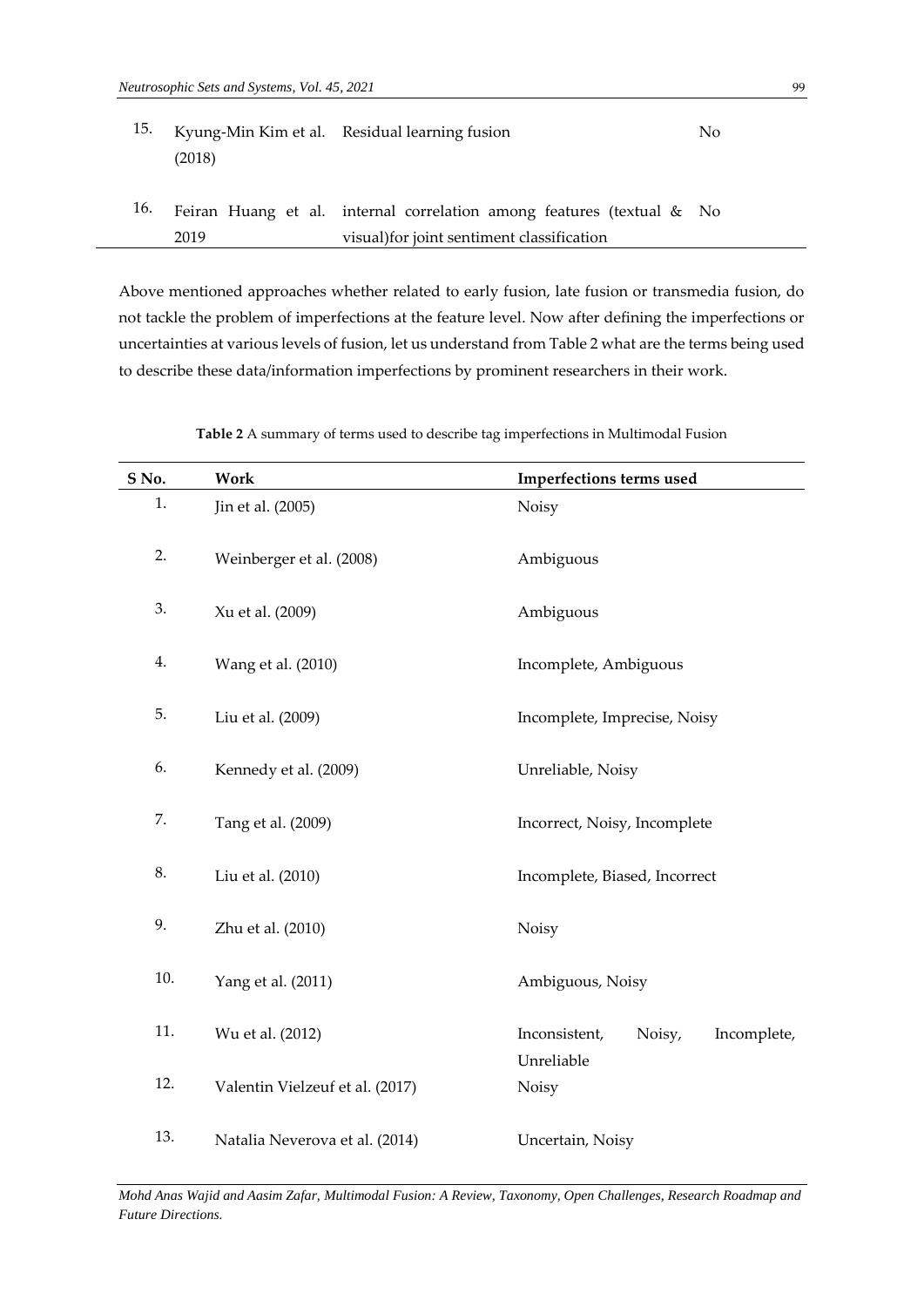| 14. | A. Tamrakar (2012)                                              | Noisy                            |
|-----|-----------------------------------------------------------------|----------------------------------|
| 15. | Kyung-Min Kim et al. (2018)                                     | Ambiguous                        |
| 16. | Feiran Huan et al. (2019)                                       | Inconsistent, Noisy, Incomplete, |
| 17. | Yagya Raj Pandeya and Joonwhoan Lee Lack of labelling<br>(2019) |                                  |

The motivation behind carrying out present work is the negligence of research community towards addressing the problem of imprecision in data, which is used in designing multimodal systems. This imprecision arises due to dependence of classifiers on incomplete and uncertain data that leads to an imprecise decision function. This also happens when scores produced by different classifiers are combined, fusion faces the problem of imperfection. These imperfections could lead to imperfections in machine learning algorithms at the decision level. To achieve our goal we have described various work done by researchers in multimodal fusion at each stage i.e. early fusion, late fusion and transmedia fusion. We have also explained the terms that are used for showing imperfections and imprecision in data by various researchers. Further, we have explained the neutrosophic theory which provides a way to deal with uncertainty, imprecision and imperfections, with a detailed description of work carried out using this theory to address the imperfections at various levels. Our aim is to acknowledge the problem of uncertainty and imprecision in multimodal fusion tasks and introduce new researchers working in the concerned field to the notion of Neutrosophy and its applications in handling imperfections in multimodal fusion.

The taxonomy of research challenges and opportunities in multimodal fusion together with potential research challenges are summarized and highlighted in this article. The main objectives of this work include:

- $\triangleright$  To identify the problem of imperfections in multimodal fusion. Interpreting existing research conducted in this domain.
- $\triangleright$  To interpret current studies conducted in this area of research.
- $\triangleright$  To identify a research gap in the field that needs to be further investigated by the researchers in the field.
- $\triangleright$  To identify and introduce new researchers with the concept of neutrosophy and its applications in multimodal fusion.
- $\triangleright$  To identify roadmap that requires investigation in future by concerned researchers in the field of multimodal information systems.

The rest of the paper is divided into five sections, Section 2 explains research conducted in the field of multimodal fusion, including early fusion, late fusion and transmedia fusion. It also explains the problem of imperfection encountered in multimodal fusion. Section 3 introduces new researchers working in the field of multimodal information access and retrieval with the concept called Neutrosophy. It also describes the current research conducted in the field of neutrosophy which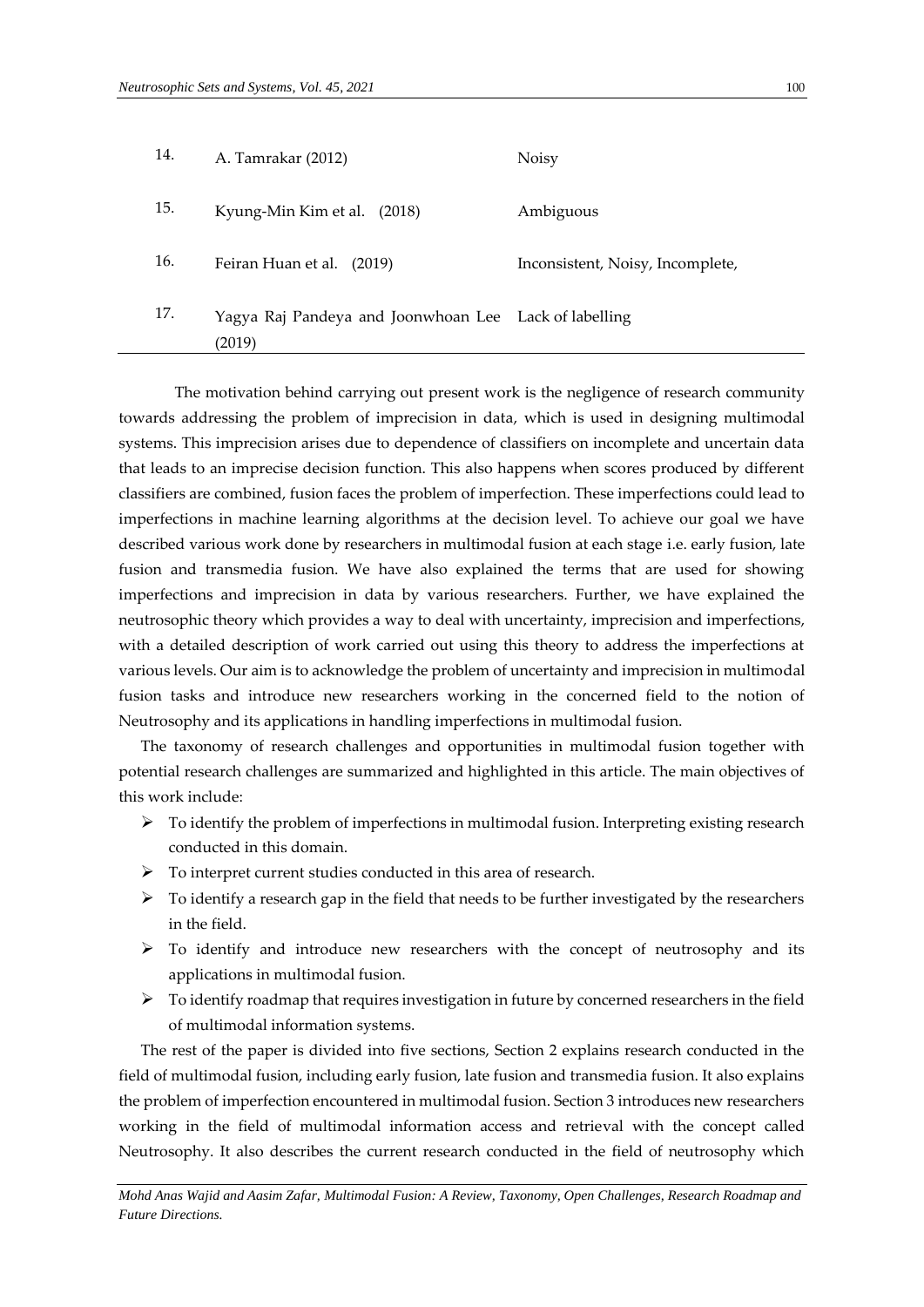could be employed in multimodal systems for handling imperfections. Section 4 summarizes and highlights the future research roadmap to multimodal fusion using Neutrosophy. Section 5 concludes the work.

## **2. Taxonomy of open issues and challenges in multimodal fusion approaches:**

Multimodal fusion is one of the important steps in multimodal information access and retrieval. The accuracy of the framework depends on fusion strategies being adopted. Researchers dealing with multimodal fusion mainly use three strategies namely;

- 1. Early Fusion
- 2. Late Fusion
- 3. Transmedia Fusion

These strategies are well explained with their working principle in the work carried out by Mohd Anas Wajid and Aasim Zafar [2019] [83]. The above-mentioned fusion strategies could easily be understood by the following diagram.



**Figure 2** A summary of Fusion Approaches for Multimodal Fusion

## *2.1 Early Fusion:*

The early fusion strategy has been adopted by a number of researchers around the globe. Though effective in many ways, it does not address the issue of imperfections while handling the data. Some of the prominent work using early fusion are explained below and later compared in the table on the basis of their fusion methodology being adopted.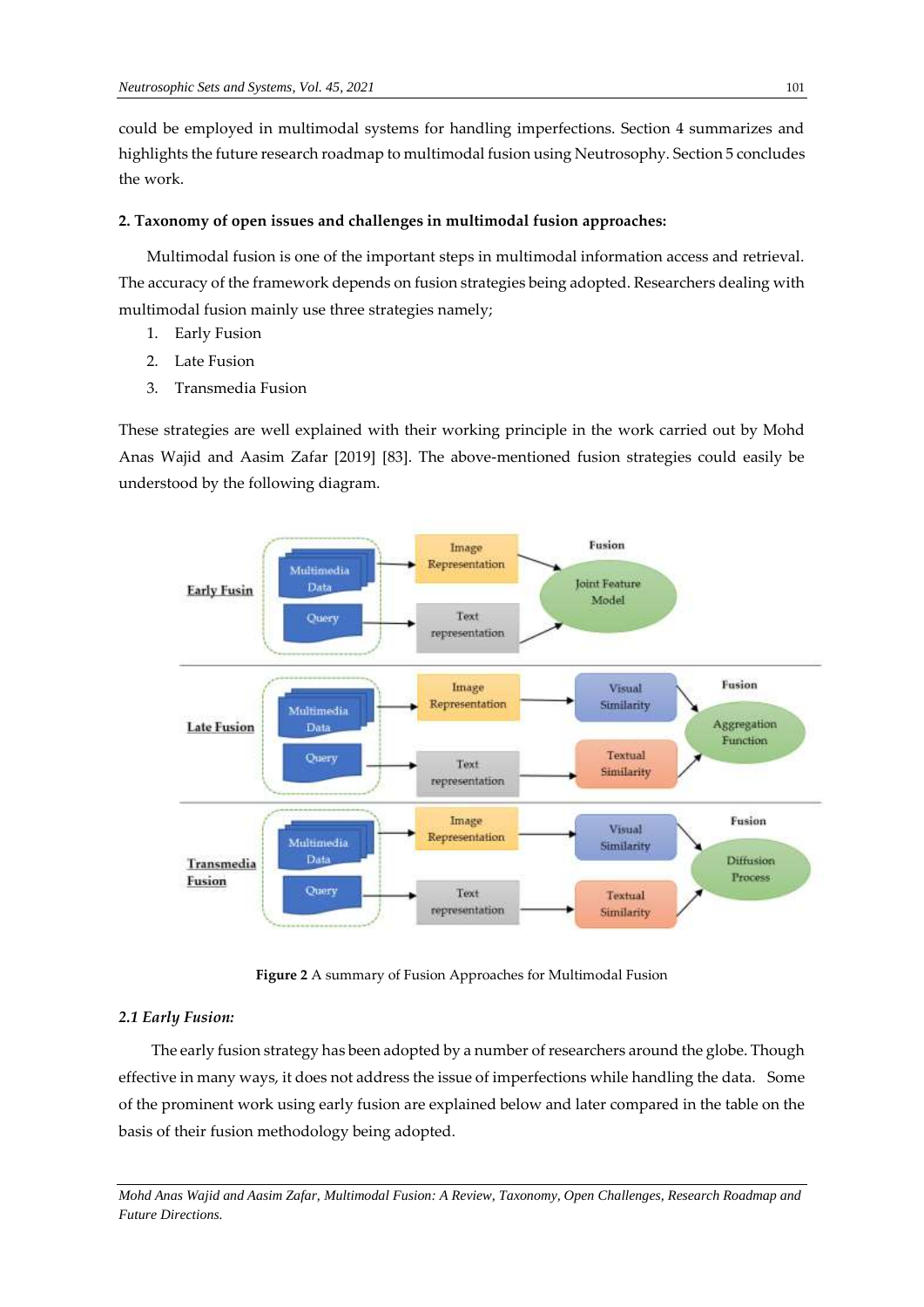Li et al. [2009] have used simple concatenation of visual aspects together with textual aspects of data for fusion [42]. Duygulu et al. [2002] have employed the correlation concept using an estimation maximization algorithm (EM). This is used for attaching words to the segmented image regions after the training phase is over. The model proposed is called the translation model [43].

Barnard et al. [2003] on one hand studied the joint distribution among the textual modality and the segmented image modality and on the other hand, used it to convert it in likelihood function between text and segmented image region [44].

According to Blei and Jordan [2003] Probabilistic Latent Semantic Analysis (pLSA) and Latent Dirichlet Allocation (LDA) can be used for correspondence between textual modality and the corresponding image modality. The model proposed by them is estimated using the EM algorithm [45].

Monay and Gatica-Perez [2003] in a similar fashion have used pLSA over the concatenated set of visual and textual modalities. The balance between the two modalities limits the size of visual representation [46]. A pLSA based model proposed by Lienhart et al. [2009] is again used to retrieve information in multimodal retrieval systems [47].

A. Tamrakar et al. [2012] have used BoW descriptors within Support Vector Machine (SVM). This is done for event detection and for this they have used many early and late fusion strategies [66]. Minghai Chen et al. [2017] have done multimodal fusion at the word level. They have emphasized Temporal Attention Layer for predicting sentiments in sentimental analysis. They have also described the noise that is present in data of different modality [39].

L. Morency et al. [2011] have proved the effectiveness of using different modalities for sentiment analysis. Though they have shown how the internet could be a source of information while using different modalities like audio, video and text but they have failed to address the imperfections present in data while carrying out the multimodal fusion [48].

How the error in sentiment classification is reduced while taking into consideration the combination of different modalities is studied by V. Pérez-Rosas [2013]. In their study authors have stressed that while using a single modality the error is 10% high as compared to using various modalities together [49]. A recent development in sentimental analysis and emotion recognition has been recorded by S. Poria et al. [2016]. Here authors have performed Emotion recognition and sentiment analysis using convolution MKL and SVM based approach [50].

The following table shows the work done by prominent researchers in the field of information retrieval using the early fusion strategy. Though all the approaches have their significance in fusing multimodal data yet they fail on the grounds of handling imperfections in data.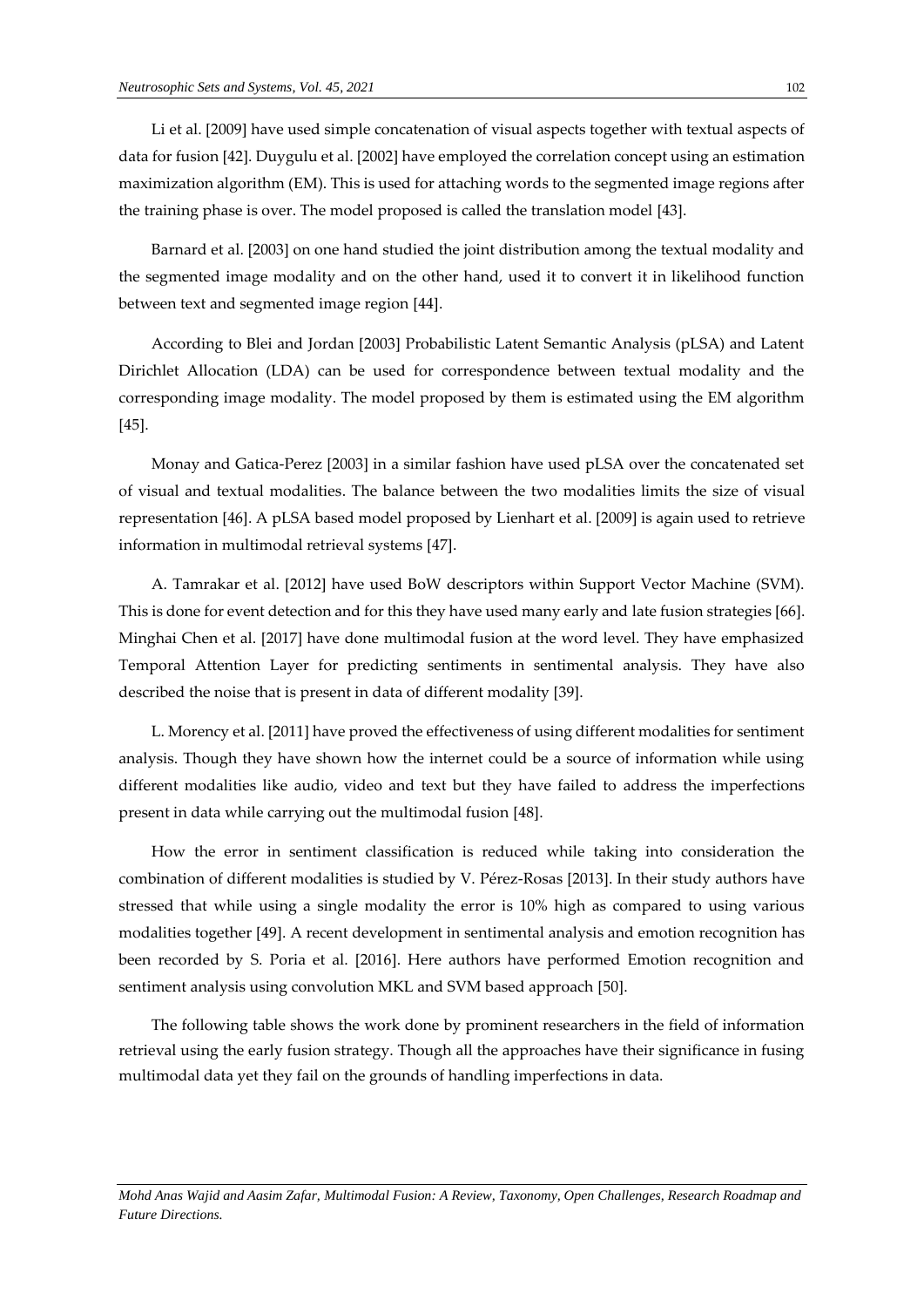| S No. |     | Work                             | <b>Fusion Method</b>               | Handling       | Fusion |
|-------|-----|----------------------------------|------------------------------------|----------------|--------|
|       |     |                                  |                                    | Imperfections  | Level  |
|       | 1.  | Li et al. (2009)                 | concatenation of                   | No             |        |
|       |     |                                  | textual & visual modality          |                |        |
|       | 2.  | Duygulu et al. (2002)            | Assigning words to segmented       | No             |        |
|       |     |                                  | image regions using translation    |                |        |
|       |     |                                  | model.                             |                |        |
|       | 3.  | Barnard et al. (2003)            | joint distribution                 | No             |        |
|       |     |                                  | of text and segmented image        |                |        |
|       | 4.  | Blei and Jordan (2003)           | LDA on visual and textual          | No             |        |
|       |     |                                  | modality.                          |                |        |
|       | 5.  | and Gatica-Perez<br>Monay        | pLSA for concatenating visual No   |                |        |
|       |     | (2003)                           | and textual features.              |                |        |
|       |     |                                  |                                    |                |        |
|       | 6.  | Lienhart et al. (2009)           | Multimodal pLSA multilayer         | No             |        |
|       |     |                                  | model.                             |                |        |
|       | 7.  | Chandrika<br>and<br>Jawahar      | Multimodal pLSA                    | No             |        |
|       |     | (2010)                           |                                    |                |        |
|       |     |                                  |                                    |                | Early  |
|       | 8.  | Nikolopoulos et al. (2013)       | High Order pLSA.                   | No             | Fusion |
|       |     |                                  |                                    |                |        |
|       | 9.  | Wang et al. (2009)               | Visual tag dictionary using        | No             |        |
|       |     |                                  | GMM.                               |                |        |
|       | 10. | A. Tamrakar (2012)               | Event detection using BoW          | No             |        |
|       |     |                                  | descriptors within SVM.            |                |        |
|       | 11. | Minghai Chen et al. (2017)       | Gated Multimodal Embedding         | No             |        |
|       |     |                                  | <b>LSTM</b><br>with<br>Temporal    |                |        |
|       |     |                                  | Attention                          |                |        |
|       |     | 12. L. Morency et al. (2011)     | Tri-model sentiment analysis       | N <sub>o</sub> |        |
|       |     |                                  | using Gaussian mixtures and        |                |        |
|       |     |                                  | <b>HMM</b>                         |                |        |
|       |     | 13. V. Pérez-Rosas et al. (2013) | BoW and OpenEAR an open            | No             |        |
|       |     |                                  | source software with SVM           |                |        |
|       |     | 14. S. Poria (2016)              | Emotion<br>recognition<br>using    | No             |        |
|       |     |                                  | convolution<br><b>MKL</b><br>based |                |        |
|       |     |                                  | approach                           |                |        |

# **Table 3** A Summary of Approaches Based on Early Fusion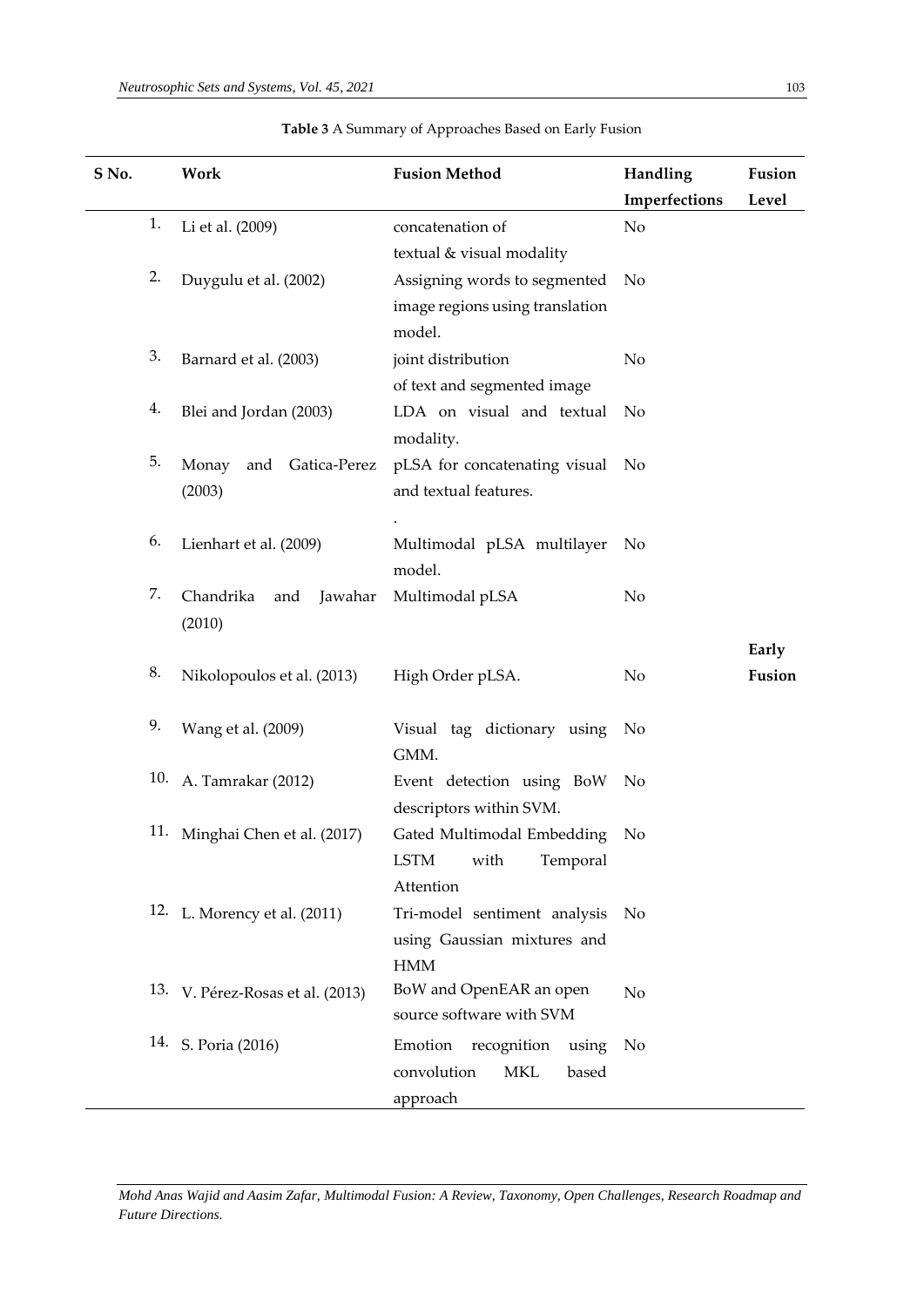#### *2.2 Late Fusion***:**

Now we describe multimodal fusion that is based on late fusion strategy. There exist a plethora of work using this strategy but they are all based on different methodologies which are discussed further.

Xioufis et al. [2011] in their approach worked in a different fashion. They introduced a multimodal fusion strategy based on late fusion. Their approach is totally based on predictions obtained by the classifiers from visual features. These predictions obtained from visual modality are averaged. Further, these are averaged with the predictions obtained from textual modality [82].

Wang et al. [2009a] worked in line with SVM where the scores from different classifiers are fed to SVM. The authors proposed to build two classifiers one for text modality and the other for visual modality. A third classifier is introduced to combine the confidence of the previous two and give final predictions [56].

Guillaumin et al. [2010] work with MKL framework which is considered to be a success for the feature fusion method. In the first step, their proposed semi-supervised method exploits both textual and visual features for learning a classifier. Later MKL framework is employed to predict text modality based on the visual content provided [33].

Kawanabe et al. [2011] have used a similar approach however it differs from the use of MKL. It deploys trained SVMs and uniform kernel weights and gives results approximately the same as MKL method [58]. Zhang et al. [2012a] have used the same method for combining kernels learned on textual and visual features [31].

Gao et al. [2010] have adopted a technique based on feature selection using Grouping Based Precision & Recall-Aided (GBPRA) in classifier combination which enriches the performance of classification [60]. Liu et al. [2011] have used Dempster's rule for combining classifiers predictions to achieve the best classification results [62]. Liu et al. (2013) worked on a fusion scheme termed Selective Weighted Late Fusion (SWLF). It works towards enhancing the mean average precision by selectively choosing the weights which in turn enhances the optimization [61].

Daeha Kim et al. (2017) have worked towards classifying human emotions using multimodal signals and neural networks. Though the data which they have used comprises of landmark, audio and image having various imperfections at fusion level but these are not been handled [63]. Moving towards a similar goal of emotion recognition, Valentin Vielzeuf et al. (2017) have explored several multimodal fusion strategies. They have used a supervised classifier to know emotion labels and later proposed 2D and 3D Convolution Neural Network approaches for better face descriptors [64].

Natalia Neverova et al. (2014) have worked towards gestures identification giving more stress on modality initialization and later on their fusion using late fusion strategy [65]. The work to use late fusion with dual attention mechanism has been mentioned by Kyung-Min Kim et al. (2018). This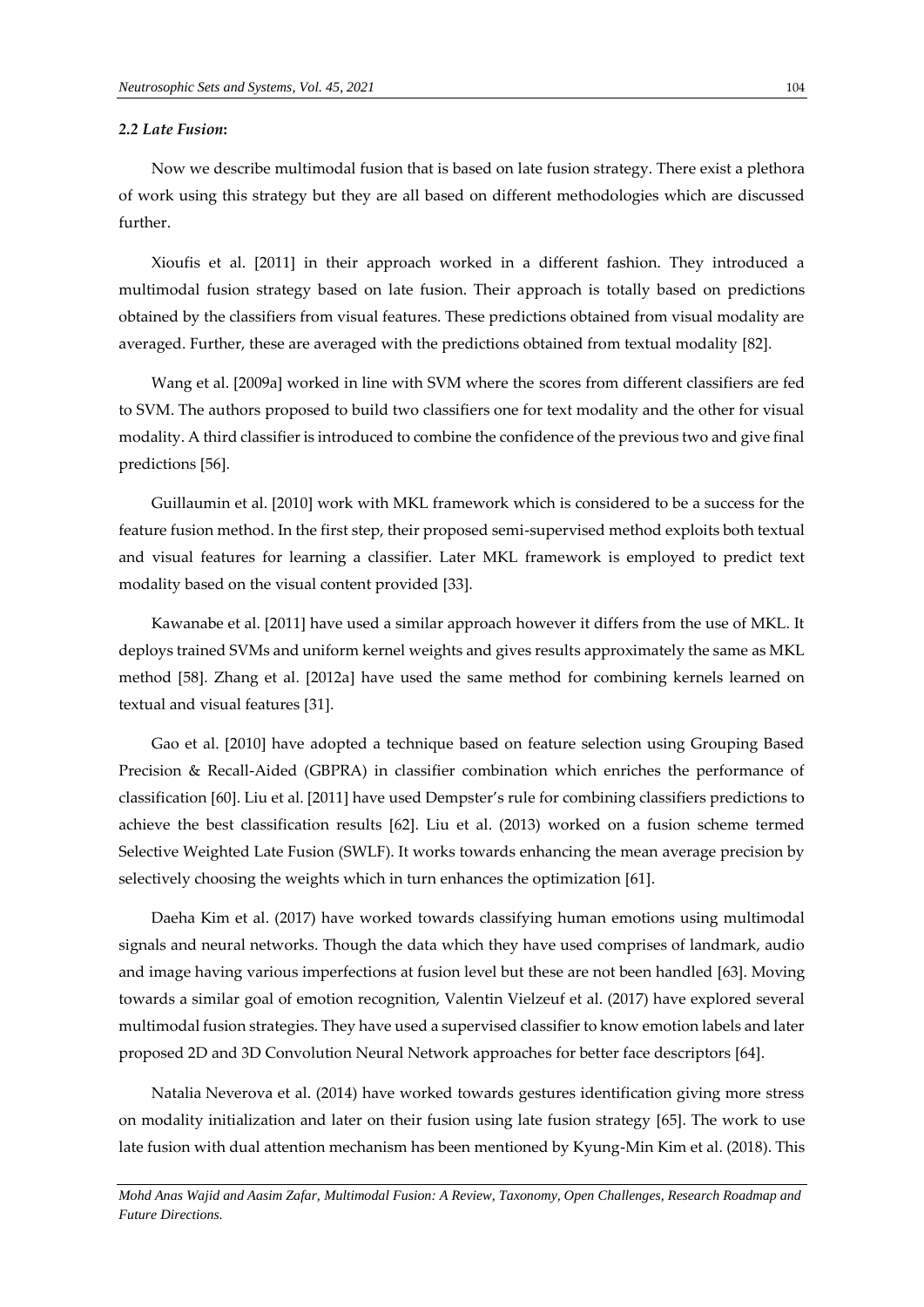approach is utilized in proposing an architecture that could be utilized in designing effective Question-Answering (Q & A) systems [67].

[Feiran Huan](https://www.sciencedirect.com/science/article/pii/S095070511930019X#!) et al. (2019) have proposed a Deep Multimodal Attentive Fusion (DMAF), for sentimental analysis using data from social media platforms. Authors have used late fusion strategy for an effective fusion of modalities like image and text but when it comes to handling imperfections their approach seems to be lacking on this ground [68]. The work done by Escalante et al. [2008] is totally based on predictions obtained from classifiers. These are learned on textual and visual modalities and later combined in a linear way [54].

Getting inspired by the music-video combination, Yagya Raj Pandeya and Joonwhoan Lee (2019) have prepared a dataset that could be effectively utilized for sentiment analysis. In their approach, they have extracted features of music and video separately, later characterized using long short-term memory (LSTM) and for evaluating the emotions various machine learning algorithms are used [69].

Though all approaches have shown remarkable results in terms of the fusion of different modalities however they all lack on similar grounds i.e. handling imperfections. The Table 4 presents a summary of work using late fusion strategy compared on the basis of fusion method adopted.

| S No. | Work                     | <b>Fusion Method</b>               | Handling      | Fusion |
|-------|--------------------------|------------------------------------|---------------|--------|
|       |                          |                                    | Imperfections | Level  |
| 1.    | Escalante et al. (2008)  | Prediction by different classifier | No            |        |
|       |                          | is combined.                       |               |        |
| 2.    | Xioufis et al. (2011)    | Average rule used for late fusion. | No            |        |
|       |                          |                                    |               |        |
| 3.    | Wang et al. (2009)       | Predicted features are             | No            |        |
|       |                          | concatenated and SVM classifier    |               |        |
|       |                          | is used.                           |               |        |
| 4.    | Guillaumin et al. (2010) | Multiple Kernel Learning.          | No            |        |
|       |                          |                                    |               |        |
| 5.    | Kawanabe et al. (2011)   | Multiple Kernel Learning.          | No            |        |
|       |                          |                                    |               |        |
| 6.    | Zhang et al. (2012)      | Multiple Kernel Learning.          | No            |        |
|       |                          |                                    |               |        |
| 7.    | Gao et al. (2010)        | Feature selection using Grouping   | No            |        |
|       |                          | Based Precision & Recall-Aided     |               |        |
|       |                          | (GBPRA).                           |               |        |
| 8.    | Liu et al. (2013)        | Late fusion using selective weight | No            |        |
|       |                          |                                    |               |        |

**Table 4** A Summary of Approaches Based on Late Fusion

*Mohd Anas Wajid and Aasim Zafar, [Multimodal Fusion: A Review, Taxonomy, Open Challenges, Research Roadmap and](https://ejournal.um.edu.my/index.php/MJCS/article/view/26902)  [Future Directions.](https://ejournal.um.edu.my/index.php/MJCS/article/view/26902)*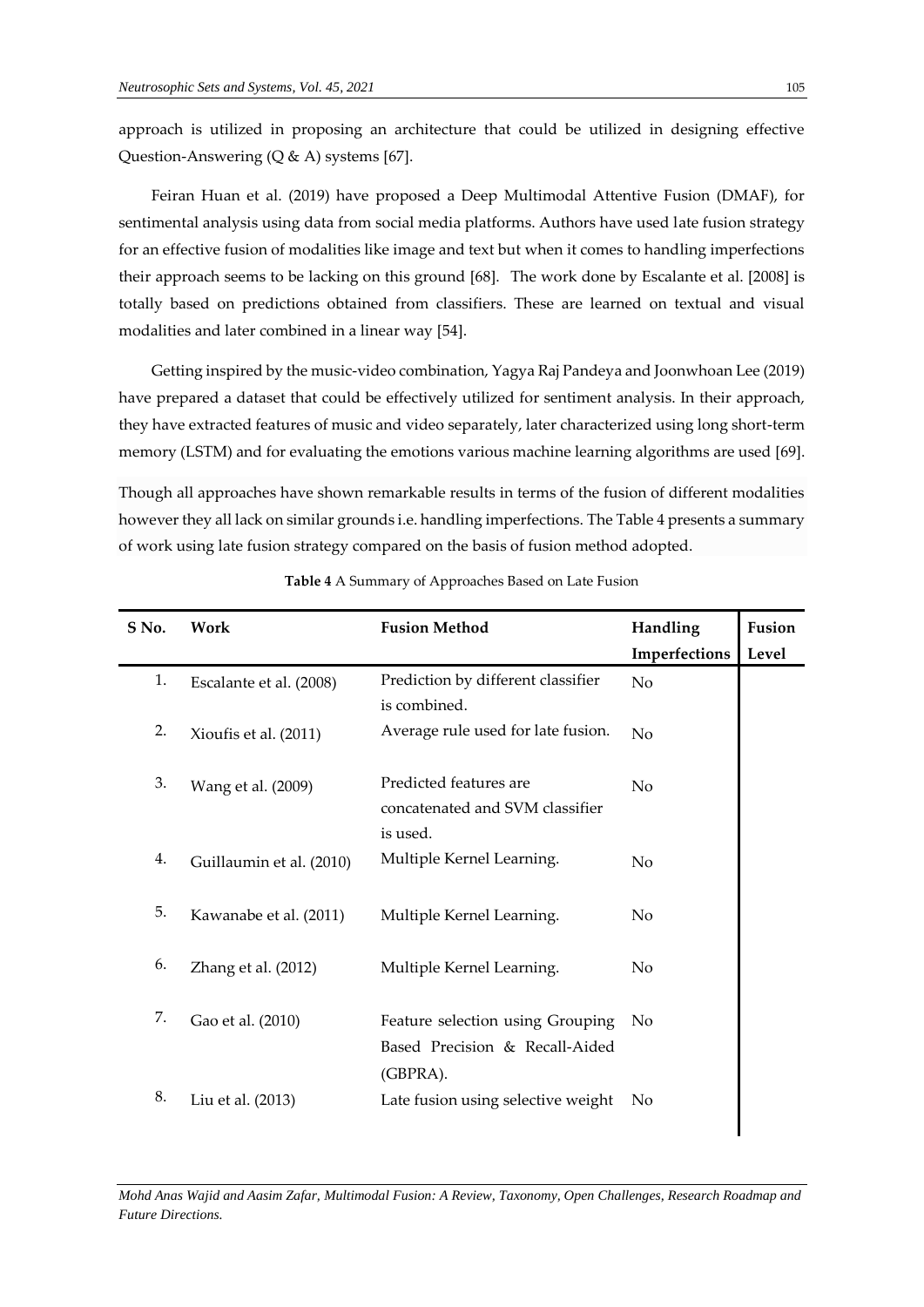| 9.  | Liu et al. (2011)                             | Classifier predictions combined Yes<br>using Dempster's rule                                          |                |                |
|-----|-----------------------------------------------|-------------------------------------------------------------------------------------------------------|----------------|----------------|
| 10. | Daeha Kim et al. (2017)                       | Semi supervised learning and No<br>neural network                                                     |                | Late<br>Fusion |
| 11. | Valentin Vielzeuf et al.<br>(2017)            | Temporal multimodal fusion                                                                            | No             |                |
| 12. | (2014)                                        | Natalia Neverova et al. Multi-scale deep learning and No<br>localization                              |                |                |
| 13. | A. Tamrakar (2012)                            | BoW descriptors within SVM.                                                                           | No             |                |
| 14. | Kyung-Min Kim et al.<br>(2018)                | Residual learning fusion                                                                              | No             |                |
| 15. | Feiran<br>Huan<br>al.<br>– et<br>(2019)       | Internal<br>correlation<br>among<br>features (textual & visual) for<br>joint sentiment classification | No             |                |
| 16. | Yagya Raj Pandeya and<br>Joonwhoan Lee (2019) | Pre-trained<br>neural networks                                                                        | N <sub>o</sub> |                |

# *2.3 Transmedia Fusion:*

Transmedia fusion is also referred to as intermediate fusion or cross-media fusion. The basic notion of its functioning is to use visual features to accumulate image modality (Visually Nearest Neighbor) and later switch to the textual modality to collect features from the neighbors. All the approaches towards achieving transmedia fusion are listed in Table 5. It also mentions the fusion method being employed by the researchers. Though the results of the work are fully satisfying the goal of transmedia fusion; it does not handle imperfections present in different data modalities.

| S No. | Work     |    |     | <b>Fusion Method</b>                | Handling      | Fusion            |
|-------|----------|----|-----|-------------------------------------|---------------|-------------------|
|       |          |    |     |                                     | Imperfections | Level             |
| 1.    | Makadia  | et | al. | Nearest neighbors<br>using Joint No |               |                   |
|       | (2008)   |    |     | Equal Contribution.                 |               |                   |
| 2.    | Torralba | et | al. | Grasping texts from neighbors.      | No            |                   |
|       | (2008)   |    |     |                                     |               | <b>Transmedia</b> |
|       |          |    |     |                                     |               | Fusion            |

**Table 5** A Summary of Approaches Based on Transmedia Fusion

 $\ddot{\phantom{a}}$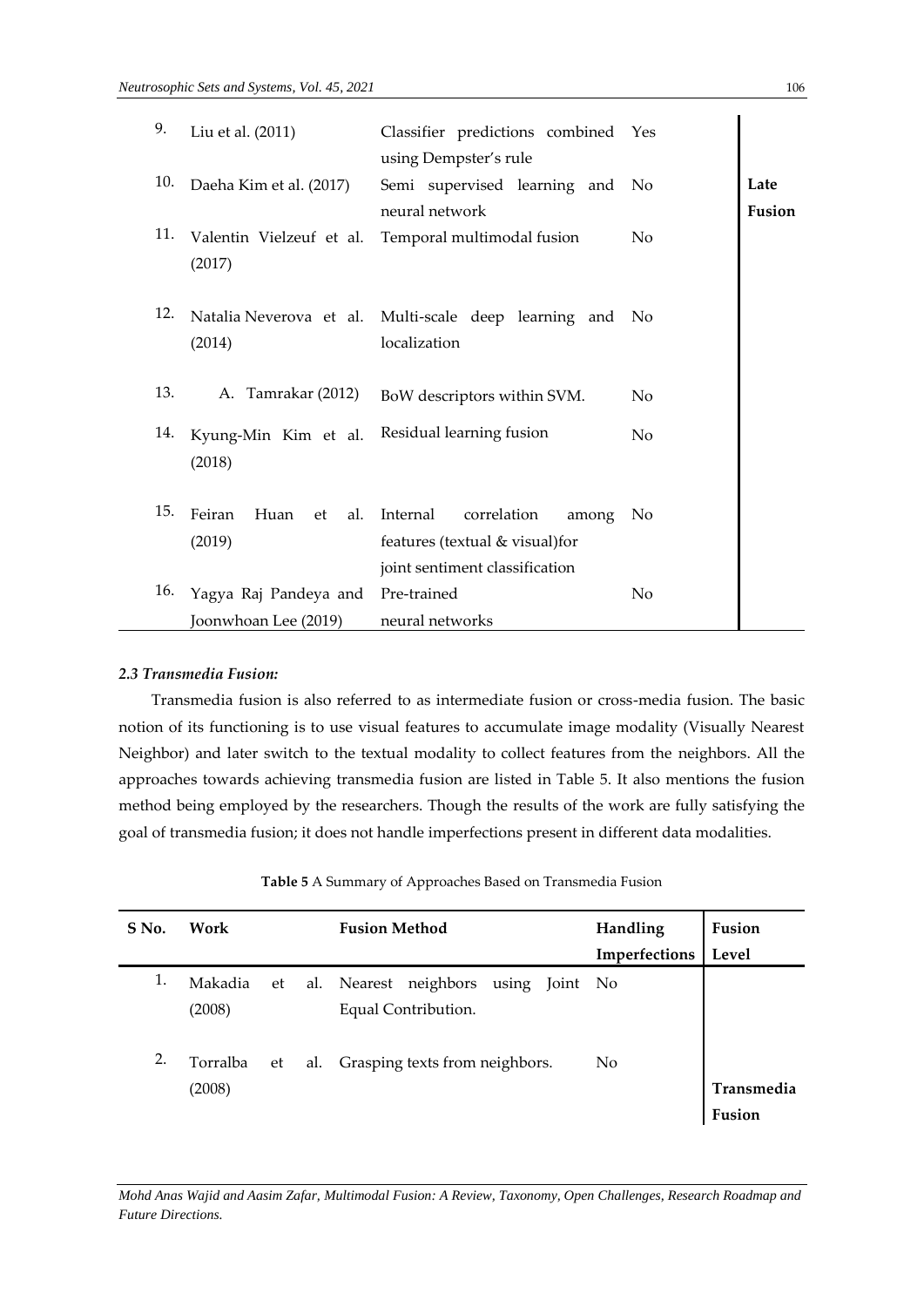| 3. | Guillaumin et al. Metric<br>(2009) | learning<br>for<br>text<br>propagation.                                                                      | No             |
|----|------------------------------------|--------------------------------------------------------------------------------------------------------------|----------------|
| 4. | Li et al. (2009)                   | Votes are accumulated for tag                                                                                | No             |
| 5. | Feiran Huan et al.<br>(2019)       | relevance<br>internal correlation among features<br>(textual & visual) for joint<br>sentiment classification | No             |
| 6. | Daeha Kim et al.<br>(2017)         | Neural networks<br>based<br><sub>on</sub><br>multimodal signals                                              | No             |
| 7. | Valentin Vielzeuf<br>et al. (2017) | Supervised classifier based on No<br>audio-visual signals                                                    |                |
| 8. | Natalia Neverova<br>et al. (2014)  | Gesture<br>detection<br>using<br>multimodal and multiscale deep                                              | No             |
| 9. | A. Tamrakar (2012)                 | learning<br>using BoW descriptors within an<br>SVM approach for event detection                              | N <sub>o</sub> |

#### **3. Taxonomy of Research Work Handling Imperfections Using Neutrosophy:**

Neutrosophic logic has gained alarming attention since its inception. At present is has left no areas of research untouched. Researchers all around the globe are employing its tools and techniques for the computation of uncertainty and imprecision which was a problem since time immemorial [57] [85-87]. But with the advent of neutrosophic sets and theory, the days are not far for computational intelligence to achieve its verge with the address of uncertainty and indeterminacy in machine learning algorithms and models. This theory was proposed by Florentin Smarandache [2005] which is extensively used since then for handling imperfections at various levels in mathematics and computer science. It is also referred to as Smarandache's logic [84]. It states that a proposition could have values in the range of [T, I, F] where T refers to membership degrees of truth, I refers to membership degrees indeterminacy and F refers to membership degrees falsity. Bouzina Salah (2016) have compared operational fuzzy logic to that of neutrosophic logic. The authors have shown how in fuzzy logic the membership of truth and falsity gets changed into truth, falsity and indeterminacy in neutrosophic logic. The authors argue that how a change in principle changes the whole system of working [10].

Now we describe some of the work performed by researchers using neutrosophic sets and systems. These works show that if we employ their strategy at an early stage in multimodal fusion

*Mohd Anas Wajid and Aasim Zafar, [Multimodal Fusion: A Review, Taxonomy, Open Challenges, Research Roadmap and](https://ejournal.um.edu.my/index.php/MJCS/article/view/26902)  [Future Directions.](https://ejournal.um.edu.my/index.php/MJCS/article/view/26902)*

 $\mathbf{I}$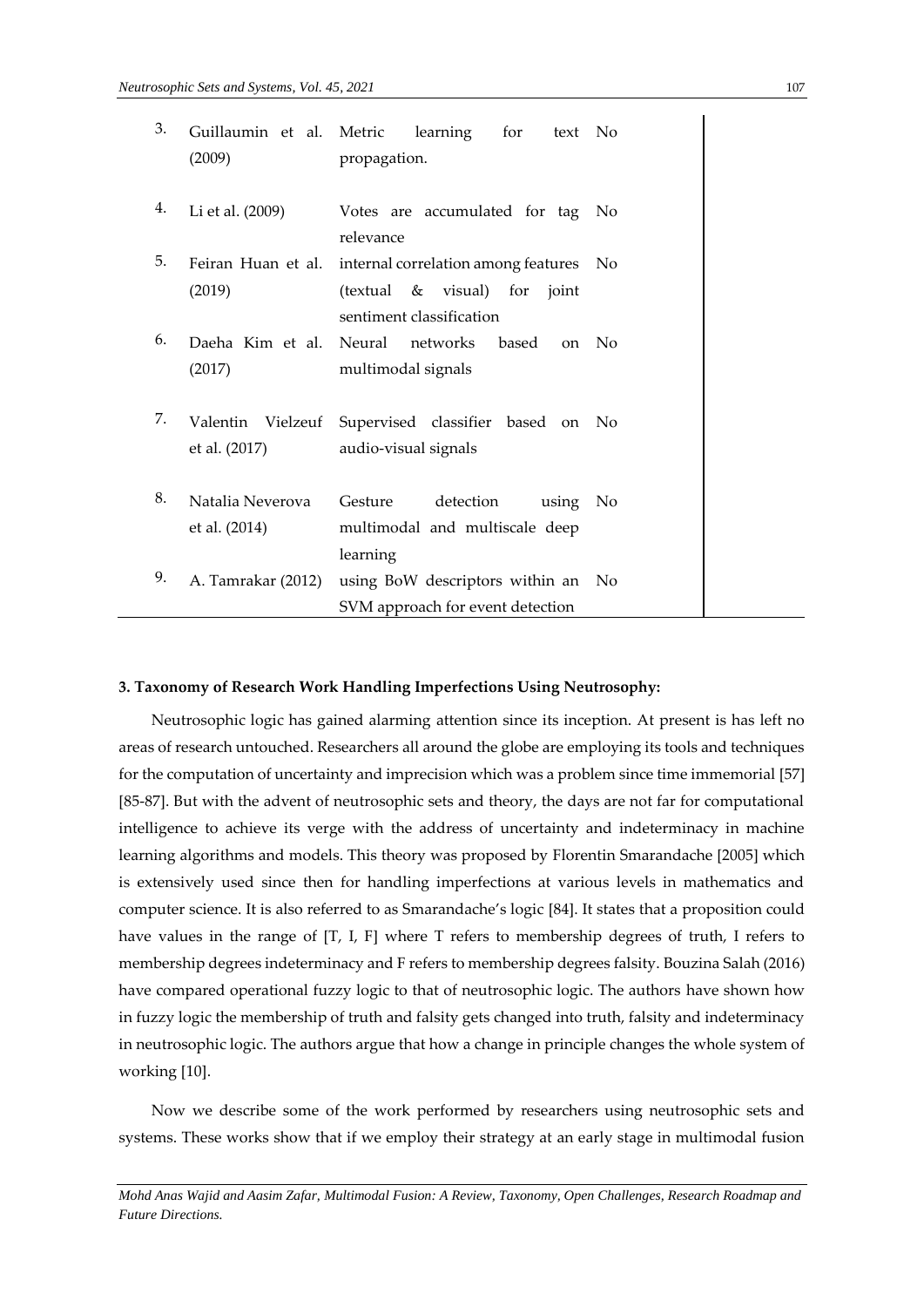then the problem of imperfections could easily be handled while carrying out this task. This would also enable us to remove imperfections in machine learning algorithms which in turn will not be transmitted to the modelling stage and our information access and retrieval will be more quick and accurate. Now let us understand how this work is carried out and what are strategies being followed by the researchers.

[Ned Vito Quevedo Arnaiz](https://digitalrepository.unm.edu/do/search/?q=author_lname%3A%22Arnaiz%22%20author_fname%3A%22Ned%22&start=0&context=8211305) et al. [2020] have proposed a method for dealing with unlabeled data. Their approach involves the usage of neutrosophic sets and systems. The treatment of unlabeled data is done by developing unsupervised Neutrosophic K-means algorithm. Their work is motivated due to the increasing amount of unlabeled data over the internet. The authors have taken data for experiments from a stored dataset of the City of Riobamba to show the effectiveness of their methodology [1].

Mouhammad Bakro et al. (2020) in their paper have adopted a neutrosophic approach to digital images. The elements of image modality are represented in the neutrosophic domain by dividing points of the image matrix into neutrosophic sets. The authors have also studied various methods and metrics for calculating similarity and dissimilarity between image modality. The authors have claimed that their approach would enable researchers in searching inside images and videos [2].

[Abhijit Saha](https://digitalrepository.unm.edu/do/search/?q=author_lname%3A%22Saha%22%20author_fname%3A%22Abhijit%22&start=0&context=8211305) et al. (2020) have addressed the problem of incomplete data using neutrosophic soft sets taking in account various suitable examples. The authors have explained the inconsistent and consistent association among various parameters followed by definitions such as consistent association degree, consistent association number between the parameters, inconsistent association number between the parameters and inconsistent association degree to measure these associations. They have also proposed a data filling algorithm and proved its feasibility and validity [3].

[Carmen Verónica Valenzuela-Chicaiza,](https://digitalrepository.unm.edu/do/search/?q=author_lname%3A%22Valenzuela-Chicaiza%22%20author_fname%3A%22Carmen%22&start=0&context=8211305) et al. (2020) have done an analysis of emotional intelligence using Neutrosophic psychology. The experiment is carried out using 245 randomly selected students at the Autonomous University of Los Andes [4].

[Ridvan Sahin](https://digitalrepository.unm.edu/do/search/?q=author_lname%3A%22Sahin%22%20author_fname%3A%22Ridvan%22&start=0&context=8211305) (2014) have worked in achieving a Hierarchical clustering algorithm based on neutrosophy. This is achieved by extending algorithms proposed for Intuitionistic Fuzzy Set (IFS) and Interval Valued Intuitionistic Fuzzy Set (IVIFS) to Single Valued Neutrosophic Set (SVNS) and Interval Neutrosophic Set (INS). They have extended the algorithm for classifying neutrosophic data to show its effectiveness and applicability [5].

Yaman Akbulut et al. (2017) have worked towards enhancing the classification performance of k-Nearest Neighbour (k-NN) by the introduction of Neutrosophy. The authors have introduced Neutrosophic-k-NN. The authors have tested their approach on various datasets and have found good classification results as compared to k-NN [19]. Wen Ju et al. (2013) have introduced the Neutrosophic Support Vector Machine (N-SVM) [20].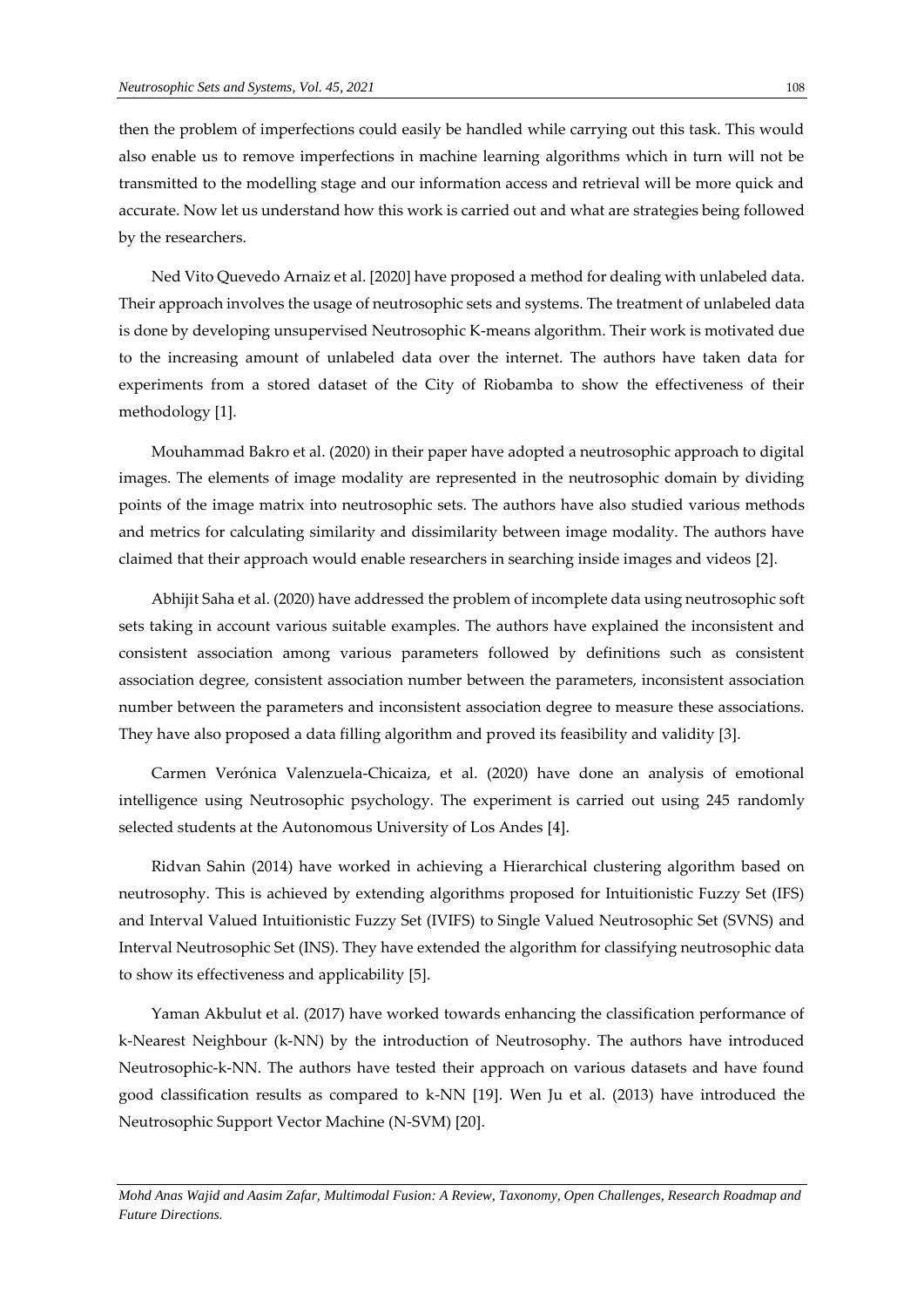[A. A. Salama](https://digitalrepository.unm.edu/do/search/?q=author_lname%3A%22Salama%22%20author_fname%3A%22A.%22&start=0&context=8211305) (2014) have done significant work in the domain of image processing by employing Neutrosophy in the field. They have proposed techniques to address imperfectly defined image modality. The authors have also worked towards similarity metrics for neutrosophic sets like Hamming distance and Euclidian distance. Possible applications to image processing are also touched upon [6]. The authors in the same year have worked extensively to introduce the researchers with neutrosophic linear regression and correlation [7].

[Anjan Mukherjee](https://digitalrepository.unm.edu/do/search/?q=author_lname%3A%22Mukherjee%22%20author_fname%3A%22Anjan%22&start=0&context=8211305) et al. (2015) has studied Neutrosophy and its application in the field of pattern recognition. The authors have proposed a weighted similarity measure between two neutrosophic soft sets and verified its application in recognizing patterns in computer vision problems by taking some suitable examples [8].

[A. A. Salama](https://digitalrepository.unm.edu/do/search/?q=author_lname%3A%22Salama%22%20author_fname%3A%22A.%22&start=0&context=8211305) et al. (2016) have represented image modality features in the neutrosophic domain. For this purpose authors have stressed on textual modality. The authors have used these features extensively in training the model so that it could easily be used in image processing tasks [9].

[Nguyen Xuan Thao](https://digitalrepository.unm.edu/do/search/?q=author_lname%3A%22Thao%22%20author_fname%3A%22Nguyen%22&start=0&context=8211305) et al. (2017) in their work mentioned various applications of Soft Computing. The authors have introduced a new concept of Support Neutrosophic Set (SNS) which is a combination of fuzzy set and neutrosophic set. They have also described the operations of these sets together with their properties [11].

[Okpako Abugor Ejaita](https://digitalrepository.unm.edu/do/search/?q=author_lname%3A%22Ejaita%22%20author_fname%3A%22Okpako%22&start=0&context=8211305) et al. (2017) have studied the uncertainties in medical diagnosis. Authors have stressed how negligence of uncertainty at the initial stage of diagnosis could lead to fatal problems in patients at a later stage. To overcome these authors have introduced a framework based on Neutrosophic Neural Network for diagnosis of confusable disease [12].

[A. A. Salama](https://digitalrepository.unm.edu/do/search/?q=author_lname%3A%22Salama%22%20author_fname%3A%22A.%22&start=0&context=8211305) et al. (2018) have worked towards enhancing the quality of image modality. For this reason authors have converted the image in the neutrosophic domain so that their contrast could be enhanced. This approach to the neutrosophic grayscale image domain would enable image processing to yield good results while performing information retrieval [13]. To achieve the same goal Ming Zhang et al. (2010) have proposed an image segmentation approach based on Neutrosophy [16]. Abdulkadir Sengur and Yanhui Guo (2011) have done colour, texture image segmentation based on neutrosophic set and wavelet transform [17].

[D. Vitalio Ponce Ruiz](https://digitalrepository.unm.edu/do/search/?q=author_lname%3A%22Ponce%20Ruiz%22%20author_fname%3A%22D.%22&start=0&context=8211305) et al. (2019) have introduced a new concept of linguistic modelling in Neutrosophy. This is done to remove the uncertainty which seems to be a big hurdle while modelling linguistic terms while performing information retrieval. The modelling is performed using LOWA operator. Their work seems to be a milestone achieved for modelling linguistic modality in multimodal systems [14].

Elyas Rashno et al. (2019) have worked towards recognizing noisy speech. Their approach of recognition employs Convolution Neural network (CNN) model based on Neutrosophy. They have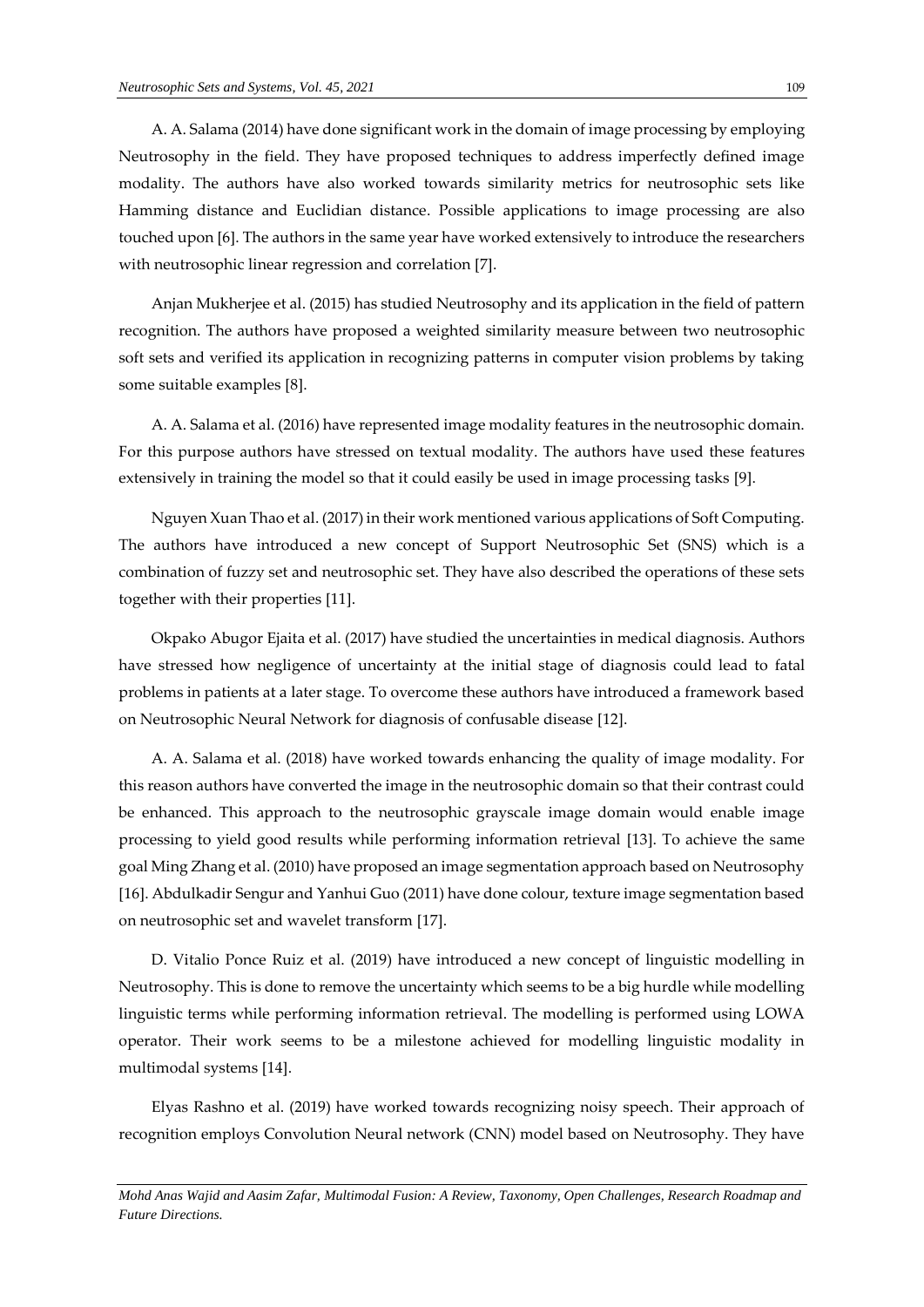proposed Neutrosophic Convolution Neural Network (NCNN) claiming that this would ease the task of classification [18].

[G. Jayaparthasarathy](https://digitalrepository.unm.edu/do/search/?q=author_lname%3A%22Jayaparthasarathy%22%20author_fname%3A%22G.%22&start=0&context=8211305) et al. (2019) have discussed various applications of Neutrosophy in data mining. To illustrate their objective, authors have taken the medical domain as their field of research [15]. A survey of machine learning in neutrosophic environment is presented by [Azeddine](https://digitalrepository.unm.edu/do/search/?q=author_lname%3A%22Elhassouny%22%20author_fname%3A%22Azeddine%22&start=0&context=8211305)  [Elhassouny](https://digitalrepository.unm.edu/do/search/?q=author_lname%3A%22Elhassouny%22%20author_fname%3A%22Azeddine%22&start=0&context=8211305) et al. (2019) [59].

Kritika Mishra et al. (2020) have performed sentiment analysis using neutrosophy. Their proposed framework works with audio files and calculates their Single-Valued Neutrosophic Sets (SVNS) and clusters them into positive-neutral-negative. Later, obtained results from the above tasks are combined with sentiment analysis results obtained from textual files of the same audio file. Their approach seems to yield good results [21]. Table 6 presents a summary of work using neutrosophy giving more stress on author's contribution in the field for handling imperfections.

| S No. | Author & Year                                            | <b>Primary Contribution</b>                                                                                                                   | Handling             |
|-------|----------------------------------------------------------|-----------------------------------------------------------------------------------------------------------------------------------------------|----------------------|
| 1.    | Ned Vito Quevedo Arnaiz<br>et al. (2020)                 | Developing Neutrosophic K-<br>based<br>method<br>for<br>means<br>treatment of unlabelled data.                                                | Imperfections<br>Yes |
| 2.    | Mouhammad Bakro et al.<br>(2020)                         | Neutrosophic<br>representation of digital<br>image.<br>Points of digital picture<br>٠<br>matrix converted into<br>neutrosophic sets.          | Yes                  |
| 3.    | Abhijit Saha et al. (2020)                               | Described neutrosophic<br>soft sets having incomplete<br>data.<br>Described consistent and<br>inconsistent association<br>between parameters. | Yes                  |
| 4.    | Carmen Verónica<br>Valenzuela-Chicaiza, et al.<br>(2020) | Classical statistical inference<br>tools for emotional intelligence.                                                                          | Yes                  |

**Table 6** A Summary of Research Work for Handling Imperfections Using Neutrosophy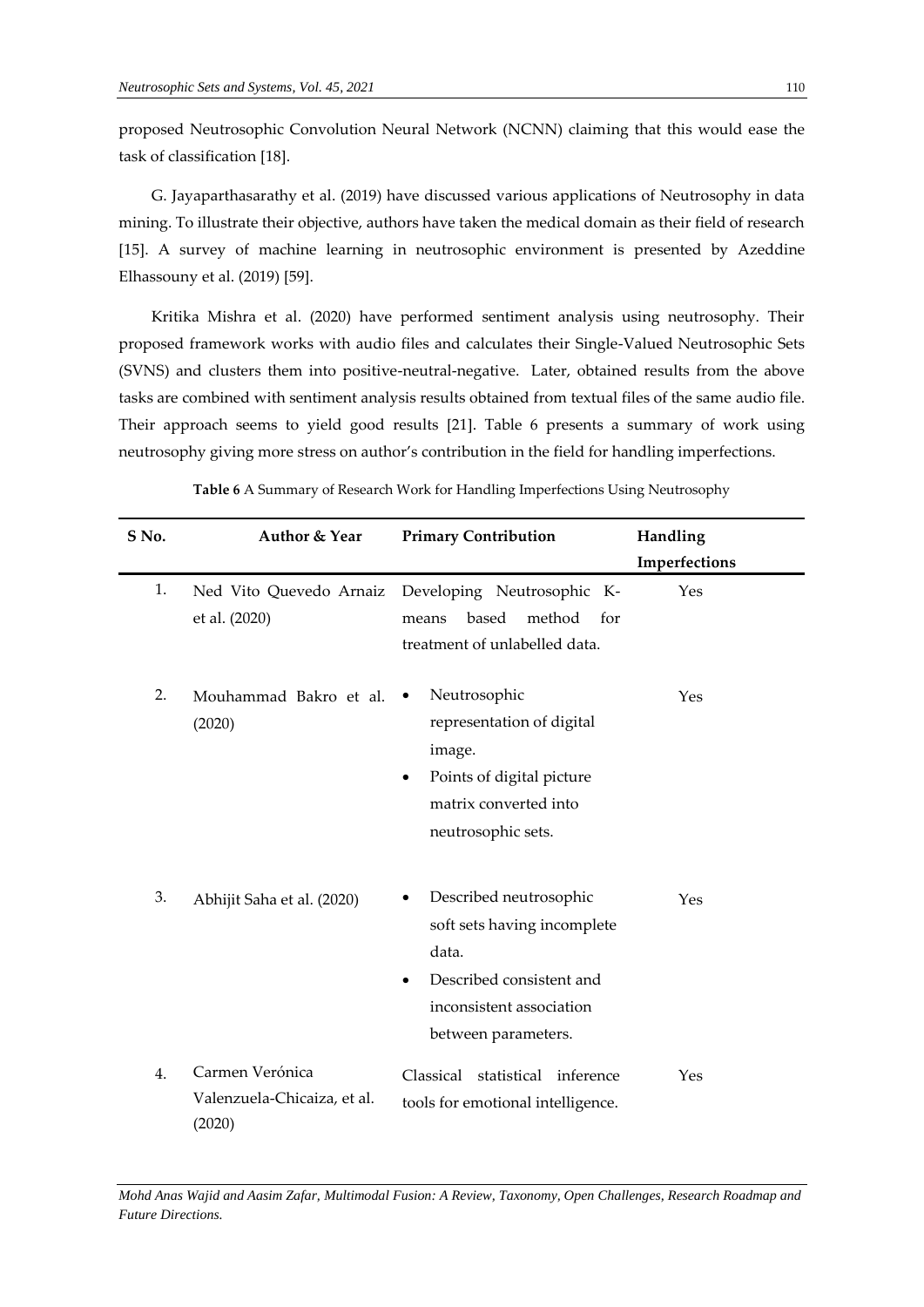| 5.  | Ridvan Sahin (2014)                    | Hierarchical<br>clustering<br>algorithm<br>based<br><sub>on</sub><br>Neutrosophy.                                                               | Yes |
|-----|----------------------------------------|-------------------------------------------------------------------------------------------------------------------------------------------------|-----|
| 6.  | A. A. Salama et al. (2014)             | Image modality processing<br>using Neutrosophy.                                                                                                 | Yes |
| 7.  | A. Salama et al. (2014)                | Introduced<br>neutrosophic<br>simple<br>regression<br>and<br>correlation.                                                                       | Yes |
| 8.  | Anjan<br>Mukherjee et<br>al.<br>(2015) | Application of<br>٠<br>Neutrosophy in pattern<br>recognition.<br>Proposed weighted<br>similarity measure between<br>two neutrosophic soft sets. | Yes |
| 9.  | A. A. Salama et al. (2016)             | Representing features of image<br>modality<br>in<br>neutrosophic<br>domain.                                                                     | Yes |
| 10. | Bouzina, Salah (2016)                  | Compared fuzzy logic with<br>neutrosophic logic.                                                                                                | Yes |
| 11. | Nguyen Xuan Thao et al.<br>(2017)      | Introduces<br>Support<br>Neutrosophic Set (SNS).                                                                                                | Yes |
| 12. | Okpako Abugor Ejaita et al.<br>(2017)  | Addressed uncertainties in<br>medical diagnosis using<br>Neutrosophy.<br>Introduced a framework<br>based on Neutrosophic<br>Neural Network.     | Yes |
| 13. | A. A. Salama et al. (2018)             | Introduced<br>approach<br>to<br>an<br>grayscale<br>image<br>in<br>neutrosophic domain.                                                          | Yes |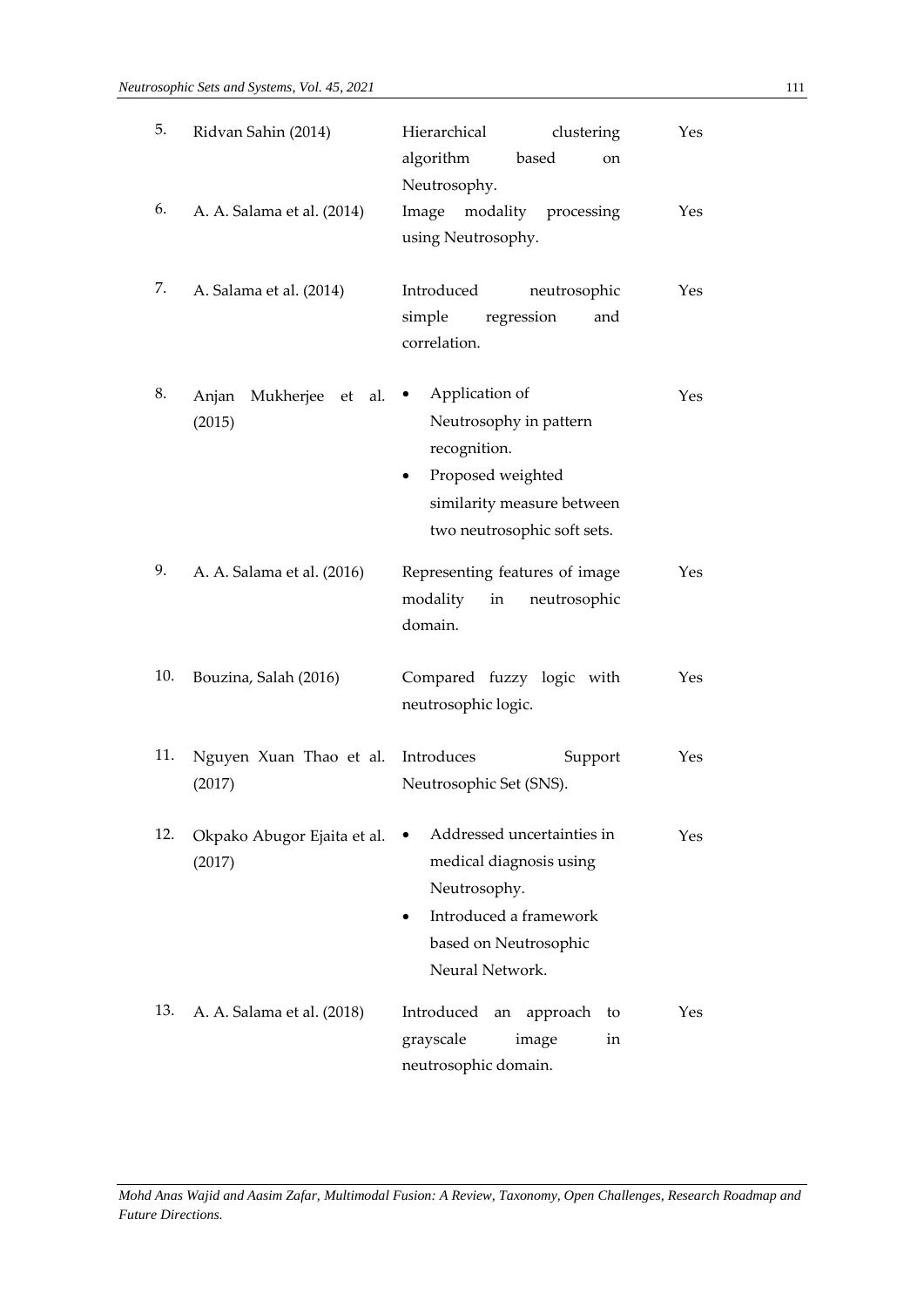| 14. | D. Vitalio Ponce Ruiz et al.<br>(2019)     | Treatment of uncertainty<br>٠<br>while retrieving<br>information.<br>Linguistic modelling using<br>٠<br>Neutrosophy.          | Yes |
|-----|--------------------------------------------|-------------------------------------------------------------------------------------------------------------------------------|-----|
| 15. | G. Jayaparthasarathy et al.<br>(2019)      | Applications of Neutrosophy in<br>data mining.                                                                                | Yes |
| 16. | Azeddine Elhassouny et al.<br>(2019)       | Presented a survey of machine<br>learning<br>in<br>neutrosophic<br>environment.                                               | Yes |
| 17. | Ming Zhang et al. (2010)                   | A neutrosophic approach to<br>image segmentation.                                                                             | Yes |
| 18. | Abdulkadir<br>Sengur<br>&Yanhui Guo (2011) | Color,<br>texture<br>image<br>segmentation<br>based<br>on<br>neutrosophic set and wavelet<br>transform.                       | Yes |
| 19. | Elyas Rashno et al. (2019)                 | Worked to recognize noisy<br>speech.<br>A Convolution Neural<br>$\bullet$<br>Network model based on<br>Neutrosophy.           | Yes |
| 20. | Yaman Akbulut et al. (2017)                | Enhanced classification<br>performance of k-NN by<br>the introduction of<br>Neutrosophy.<br>Introduced Neutrosophic-<br>k-NN. | Yes |
| 21. | Wen Ju et al. (2013)                       | Introduced<br>Neutrosophic<br>Support Vector Machine.                                                                         | Yes |
| 22. | Kritika Mishra et al. (2020)               | Sentiment<br>analysis<br>using<br>Neutrosophy.                                                                                | Yes |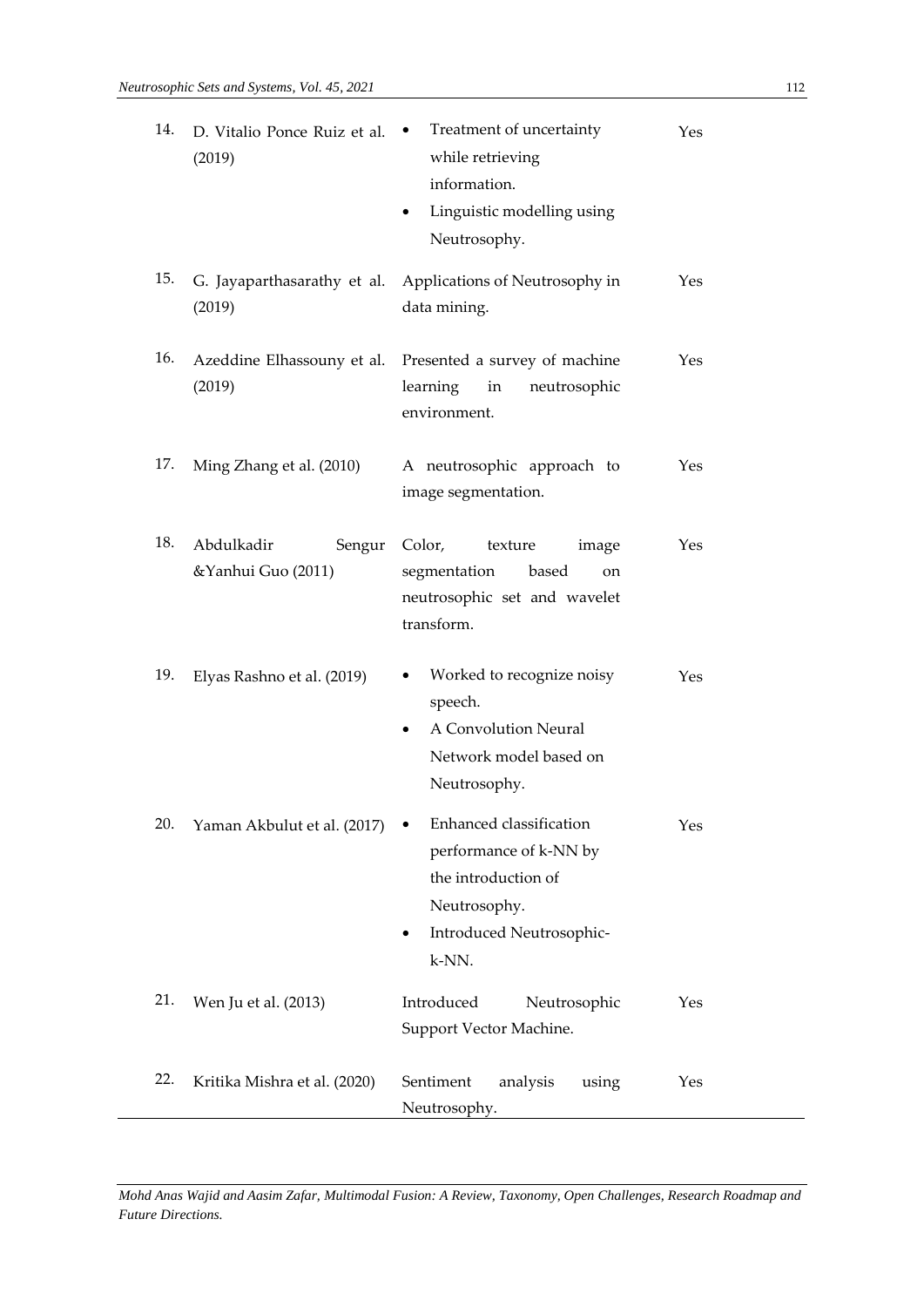#### **4. Future Research Trends and Directions for Handling Imperfections in Multimodal Fusion:**

Based on our literature investigation and analysis of more than 80 articles, various research trends, research directions, and potential research topics are drawn for handling imperfections in multimodal fusion research and development. Though the direct handling of imperfection at the fusion stage will not yield fruitful results, we recommend handling imperfections at each stage starting from selecting data sources and collection of data in different modalities to fusing the features together. The procedure involved in this is summarized in the following Figure 3.



**Figure 3** Potential Trends and Future Directions for Multimodal Fusion Research and Development Using Neutrosophy

### **5. Conclusion**

The plethora of digital data over the internet has surged the need of on-time accurate information using various intelligent information systems. This need has enabled researchers to design multimodal information systems which mainly depend on multimodal fusion. As the data which is collected for modelling these systems is in no way free from imperfections so is the multimodal fusion which deals with such data. The motivation behind the current study is to introduce researchers working in this field of multimodal fusion with the notion of indeterminacy, uncertainty and imprecision (imperfections) present in existing approaches. This work also enables researchers to understand the field of Neutrosophic Sets and Systems by illustrating various work which are conducted using this theory to handle imperfections. The present works clearly mention how the imperfections could be handled using neutrosophy in multimodal systems. Though the work has explained well the applicability of neutrosophy in multimodal information access and retrieval systems for handling imperfections, it has not implemented the concepts in present work. The future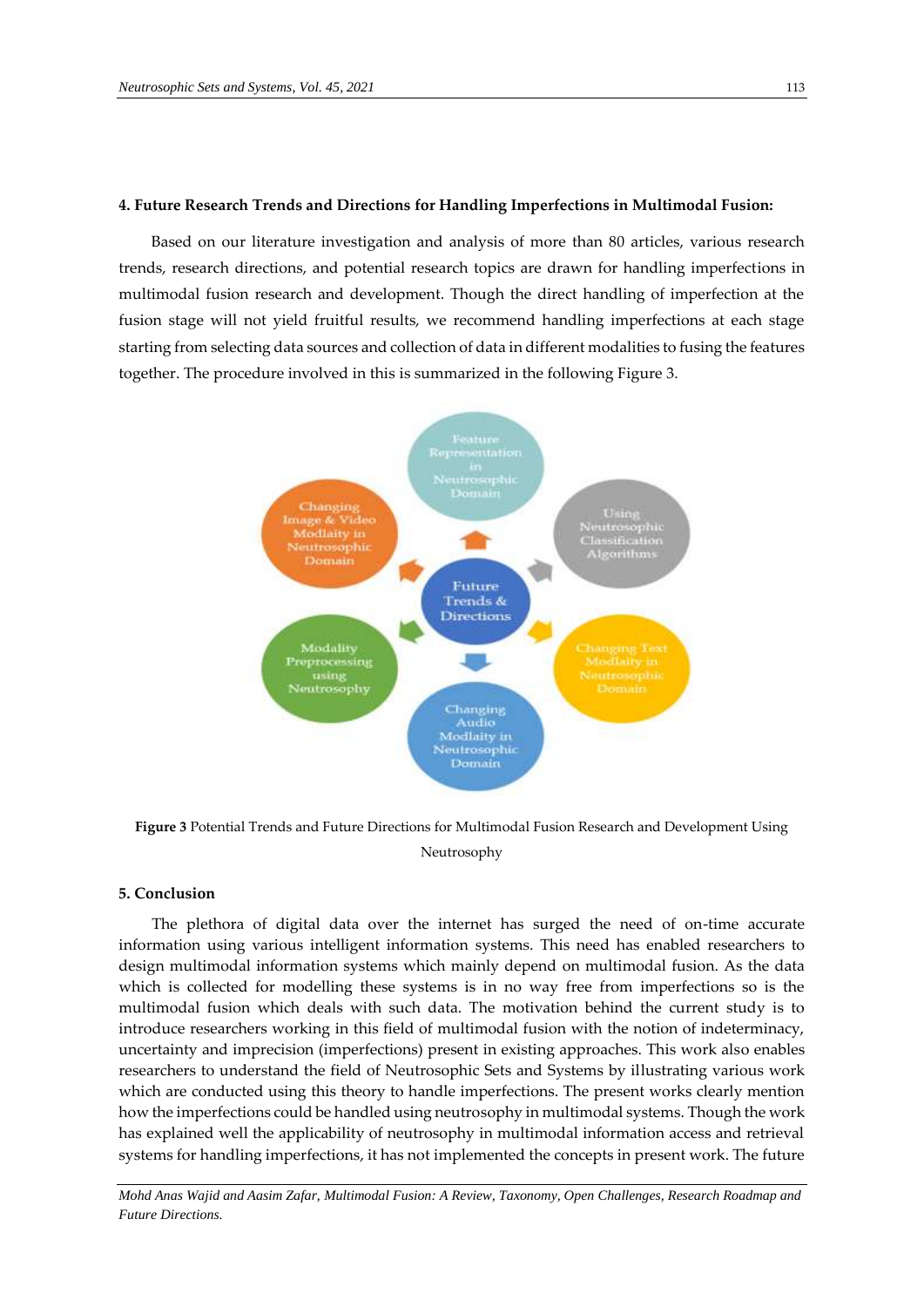work in this regard would include the use of neutrosophic logic, neutrosophic algorithms and converting modalities in the neutrosophic domain so that multimodal fusion is achieved addressing the notion of imperfection. If this work is performed as explained in present paper, it would enable the design of multimodal systems more effectively so that it could be used in other areas such as medical diagnosis, financial market information, robotics, security, information fusion system, expert system and bioinformatics.

**Conflicts of Interest:** "The authors declare no conflict of interest."

## **References**

- 1. Arnaiz, Ned Vito Quevedo and Nemis Garcia Arias Leny Cecilia Campaña Muñoz. "Neutrosophic Kmeans Based Method for Handling Unlabeled Data." Neutrosophic Sets and Systems 37, 1 (2020). [https://digitalrepository.unm.edu/nss\\_journal/vol37/iss1/37](https://digitalrepository.unm.edu/nss_journal/vol37/iss1/37)
- 2. Bakro, Mouhammad; Reema Al-Kamha; and Qosai Kanafani. "A Neutrosophic Approach to Digital Images." Neutrosophic Sets and Systems 36, 1 (2020). [https://digitalrepository.unm.edu/nss\\_journal/vol36/iss1/2](https://digitalrepository.unm.edu/nss_journal/vol36/iss1/2)
- 3. Saha, Abhijit; Said Broumi; and Florentin Smarandache. "Neutrosophic Soft Sets Applied on Incomplete Data." Neutrosophic Sets and Systems 32, 1 (2020). [https://digitalrepository.unm.edu/nss\\_journal/vol32/iss1/17](https://digitalrepository.unm.edu/nss_journal/vol32/iss1/17)
- 4. Valenzuela-Chicaiza, Carmen Verónica; Olga Germania Arciniegas-Paspuel; Paola Yesenia Carrera-Cuesta; and Sary Del Rocío Álvarez-Hernández. "Neutrosophic Psychology for Emotional Intelligence Analysis in Students of the Autonomous University of Los Andes, Ecuador." Neutrosophic Sets and Systems 34, 1 (2020). [https://digitalrepository.unm.edu/nss\\_journal/vol34/iss1/1](https://digitalrepository.unm.edu/nss_journal/vol34/iss1/1)
- 5. Sahin, Ridvan. "Neutrosophic Hierarchical Clustering Algoritms." Neutrosophic Sets and Systems 2, 1 (2014). [https://digitalrepository.unm.edu/nss\\_journal/vol2/iss1/4](https://digitalrepository.unm.edu/nss_journal/vol2/iss1/4)
- 6. Salama, A. A.; Florentin Smarandache; and Mohamed Eisa. "Introduction to Image Processing via Neutrosophic Techniques." Neutrosophic Sets and Systems 5, 1 (2014). [https://digitalrepository.unm.edu/nss\\_journal/vol5/iss1/9](https://digitalrepository.unm.edu/nss_journal/vol5/iss1/9)
- 7. Salama, A.; O. M. Khaled; and K. M. Mahfouz. "Neutrosophic Correlation and Simple Linear Regression." Neutrosophic Sets and Systems 5, 1 (2014). [https://digitalrepository.unm.edu/nss\\_journal/vol5/iss1/2](https://digitalrepository.unm.edu/nss_journal/vol5/iss1/2)
- 8. Mukherjee, Anjan and Sadhan Sarkar. "A new method of measuring similarity between two neutrosophic soft sets and its application in pattern recognition problems." Neutrosophic Sets and Systems 8, 1 (2015)[. https://digitalrepository.unm.edu/nss\\_journal/vol8/iss1/11](https://digitalrepository.unm.edu/nss_journal/vol8/iss1/11)
- 9. Salama, A. A.; Mohamed Eisa; Hewayda ElGhawalby; and A.E. Fawzy. "Neutrosophic Features for Image Retrieval." Neutrosophic Sets and Systems 13, 1 (2016). [https://digitalrepository.unm.edu/nss\\_journal/vol13/iss1/7](https://digitalrepository.unm.edu/nss_journal/vol13/iss1/7)
- 10. Bouzina, Salah. "Fuzzy Logic vs Neutrosophic Logic: Operations Logic." Neutrosophic Sets and Systems 14, 1 (2016). [https://digitalrepository.unm.edu/nss\\_journal/vol14/iss1/6](https://digitalrepository.unm.edu/nss_journal/vol14/iss1/6)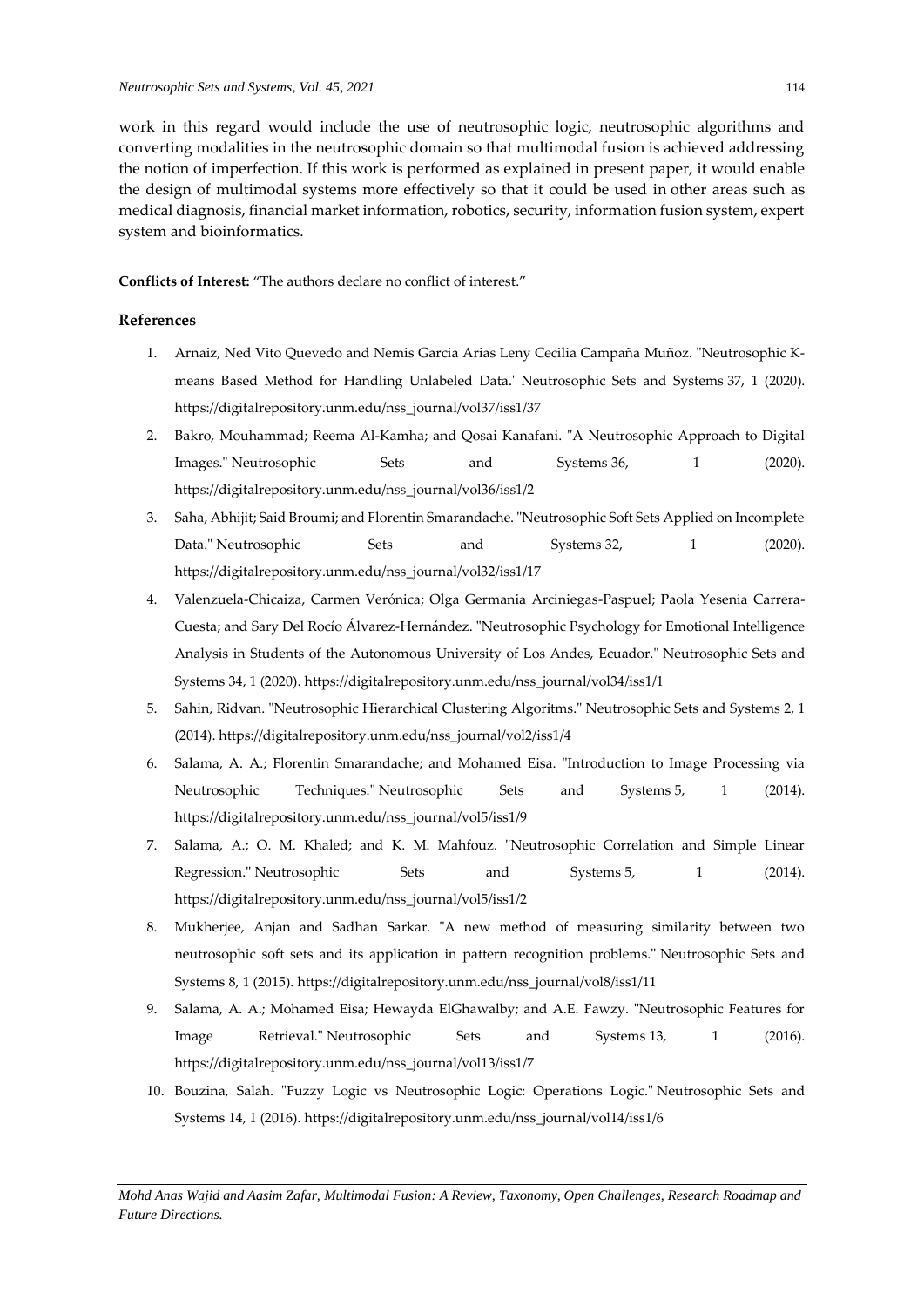- 11. Thao, Nguyen Xuan; Florentin Smarandache; and Nguyen Van Dinh. "Support-Neutrosophic Set: A New Concept in Soft Computing." Neutrosophic Sets and Systems 16, 1 (2017). [https://digitalrepository.unm.edu/nss\\_journal/vol16/iss1/16](https://digitalrepository.unm.edu/nss_journal/vol16/iss1/16)
- 12. Ejaita, Okpako Abugor and Asagba P.O.. "An Improved Framework for Diagnosing Confusable Diseases Using Neutrosophic Based Neural Network." Neutrosophic Sets and Systems 16, 1 (2017). [https://digitalrepository.unm.edu/nss\\_journal/vol16/iss1/7](https://digitalrepository.unm.edu/nss_journal/vol16/iss1/7)
- 13. Salama, A. A.; Florentin Smarandache; and Hewayda ElGhawalby. "Neutrosophic Approach to Grayscale Images Domain." Neutrosophic Sets and Systems 21, 1 (2018). [https://digitalrepository.unm.edu/nss\\_journal/vol21/iss1/3](https://digitalrepository.unm.edu/nss_journal/vol21/iss1/3)
- 14. Ponce Ruiz, D. Vitalio; J. Carlos Albarracín Matute; E. José Jalón Arias; and L. Orlando Albarracín Zambrano. "Softcomputing in neutrosophic linguistic modeling for the treatment of uncertainty in information retrieval." Neutrosophic Sets and Systems 26, 1 (2019). [https://digitalrepository.unm.edu/nss\\_journal/vol26/iss1/11](https://digitalrepository.unm.edu/nss_journal/vol26/iss1/11)
- 15. Jayaparthasarathy, G.; V. F. Little Flower; and M. Arockia Dasan. "Neutrosophic Supra Topological Applications in Data Mining Process." Neutrosophic Sets and Systems 27, 1 (2019). [https://digitalrepository.unm.edu/nss\\_journal/vol27/iss1/8](https://digitalrepository.unm.edu/nss_journal/vol27/iss1/8)
- 16. Zhang, Ming, Ling Zhang, and Heng-Da Cheng. "A neutrosophic approach to image segmentation based on watershed method." Signal Processing 90, no. 5:1510-1517. (2010).
- 17. Sengur, Abdulkadir, and Yanhui Guo. "Color texture image segmentation based on neutrosophic set and wavelet transformation." Computer Vision and Image Understanding 115, no. 8:1134-1144. (2011).
- 18. Rashno, Elyas, Ahmad Akbari, and Babak Nasersharif. "A convolutional neural network model based on neutrosophy for noisy speech recognition." In 2019 4th International Conference on Pattern Recognition and Image Analysis (IPRIA), pp. 87-92. IEEE, (2019).
- 19. Akbulut, Yaman, Abdulkadir Sengur, Yanhui Guo, and Florentin Smarandache. "NS-k-NN: Neutrosophic set-based k-nearest neighbors classifier." Symmetry 9, no. 9: 179. (2017).
- 20. Ju, Wen, and H. D. Cheng. "A novel neutrosophic logic svm (n-svm) and its application to image categorization." New Mathematics and Natural Computation 9, no. 01:27-42. (2013).
- 21. Mishra, Kritika, Ilanthenral Kandasamy, Vasantha Kandasamy WB, and Florentin Smarandache. "A Novel Framework Using Neutrosophy for Integrated Speech and Text Sentiment Analysis."Symmetry 12, no. 10: 1715. (2020).
- 22. Bloch, Isabelle. "Fusion of image information under imprecision and uncertainty: numerical methods." In Data Fusion and Perception, pp. 135-168. Springer, Vienna, (2001).
- 23. Kludas, Jana, and Stéphane Marchand-Maillet. "Effective multimodal information fusion by structure learning." In 14th International Conference on Information Fusion, pp. 1-8. IEEE, (2011).
- 24. Souvannavong, Fabrice, Bernard Merialdo, and Benoit Huet. "Multi-modal classifier fusion for video shot content retrieval." In Proceedings of WIAMIS. (2005).
- 25. Marchand-Maillet, Stéphane, Donn Morrison, Enikö Szekely, and Eric Bruno. "Interactive representations of multimodal databases." Multimodal Signal Processing.279-307. (2010).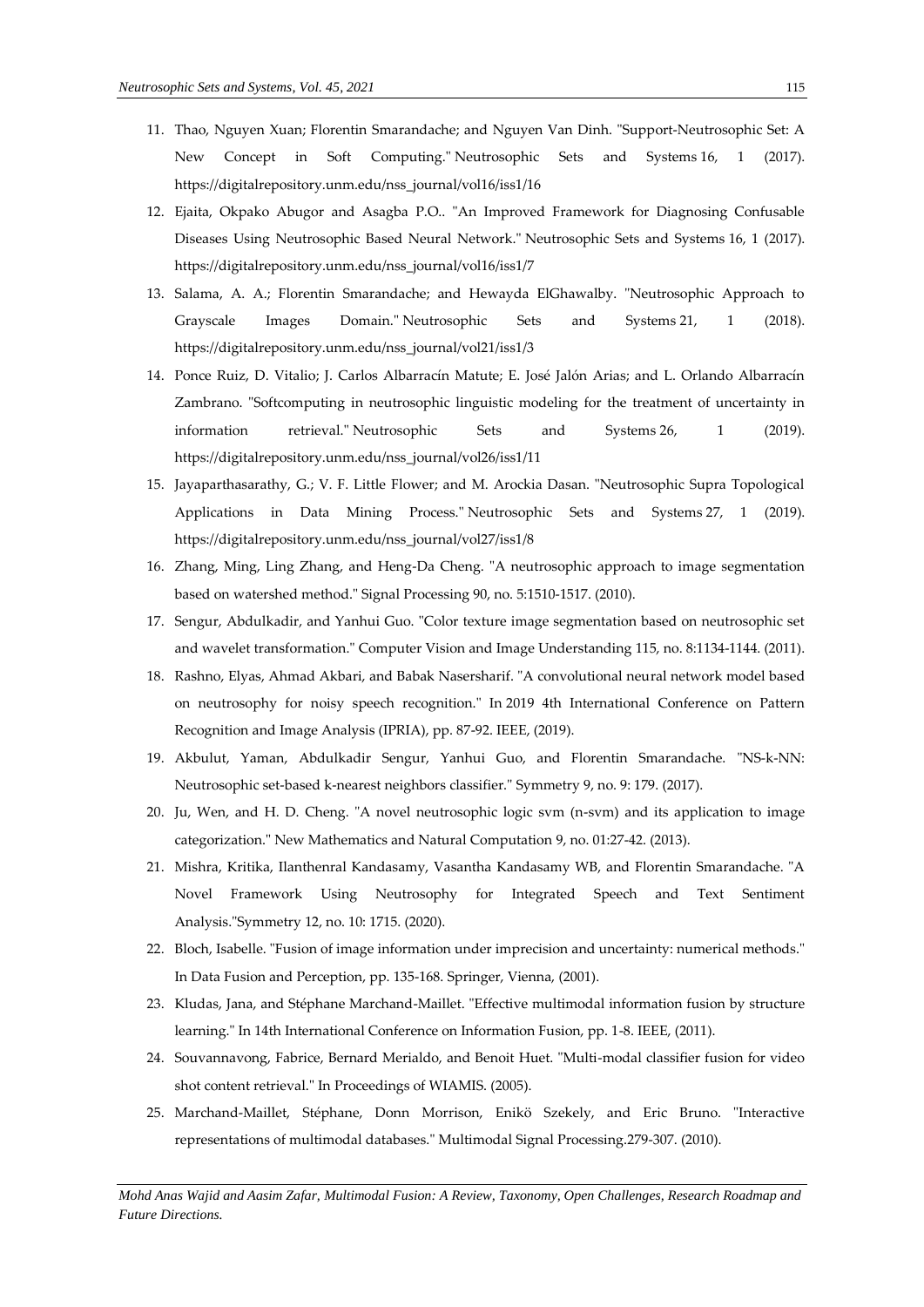- 26. Niaz, Usman, and Bernard Merialdo. "Fusion methods for multi-modal indexing of web data." In 2013 14th International Workshop on Image Analysis for Multimedia Interactive Services (WIAMIS), pp. 1- 4. IEEE, (2013).
- 27. Atrey, P. K., Hossain, M. A., El Saddik, A., and Kankanhalli, M. S. Multimodal fusion for multimedia analysis: a survey. Multimedia Systems, 16:345–379. (2010).
- 28. Liu, Dong, Meng Wang, Linjun Yang, Xian-Sheng Hua, and Hong Jiang Zhang. "Tag quality improvement for social images." In 2009 IEEE International Conference on Multimedia and Expo, pp. 350-353. IEEE, (2009).
- 29. Tang, Jinhui, Shuicheng Yan, Richang Hong, Guo-Jun Qi, and Tat-Seng Chua. "Inferring semantic concepts from community-contributed images and noisy tags." In Proceedings of the 17th ACM international conference on Multimedia, pp. 223-232. (2009).
- 30. Romberg, Stefan, Rainer Lienhart, and Eva Hörster. "Multimodal image retrieval." International Journal of Multimedia Information Retrieval 1, no. 1: 31-44. (2012).
- 31. Zhang, Yu, Stephane Bres, and Liming Chen. "Semantic bag-of-words models for visual concept detection and annotation." In 2012 Eighth International Conference on Signal Image Technology and Internet Based Systems, pp. 289-295. IEEE, (2012a).
- 32. Nowak, Stefanie, Karolin Nagel, and Judith Liebetrau. "The CLEF 2011 Photo Annotation and Conceptbased Retrieval Tasks." In CLEF (Notebook Papers/Labs/Workshop), pp. 1-25. (2011).
- 33. Guillaumin, Matthieu, Jakob Verbeek, and Cordelia Schmid. "Multimodal semi-supervised learning for image classification." In 2010 IEEE Computer society conference on computer vision and pattern recognition, pp. 902-909. IEEE, (2010).
- 34. Nagel, Karolin, Stefanie Nowak, Uwe Kühhirt, and Kay Wolter. "The Fraunhofer IDMT at ImageCLEF 2011 Photo Annotation Task." In CLEF (Notebook Papers/Labs/Workshop). (2011).
- 35. Li, Wei B., Jinming Min, and Gareth JF Jones. "A text-based approach to the imageclef 2010 photo annotation task." (2010).
- 36. Poria, Soujanya, Erik Cambria, Amir Hussain, and Guang-Bin Huang. "Towards an intelligent framework for multimodal affective data analysis." Neural Networks 63: 104-116. (2015).
- 37. Poria, Soujanya, Erik Cambria, and Alexander Gelbukh. "Deep convolutional neural network textual features and multiple kernel learning for utterance-level multimodal sentiment analysis." In Proceedings of the 2015 conference on empirical methods in natural language processing, pp. 2539- 2544. (2015).
- 38. Poria, Soujanya, Iti Chaturvedi, Erik Cambria, and Amir Hussain. "Convolutional MKL based multimodal emotion recognition and sentiment analysis." In 2016 IEEE 16th international conference on data mining (ICDM), pp. 439-448. IEEE, (2016).
- 39. Chen, M., Wang, S., Liang, P.P., Baltruˇsaitis, T., Zadeh, A., Morency, L.P.: Multimodal sentiment analysis with word level fusion and reinforcement learning. In: Proceedings of the 19th ACM International Conference on Multimodal Interaction, ACM: 163–171. (2017)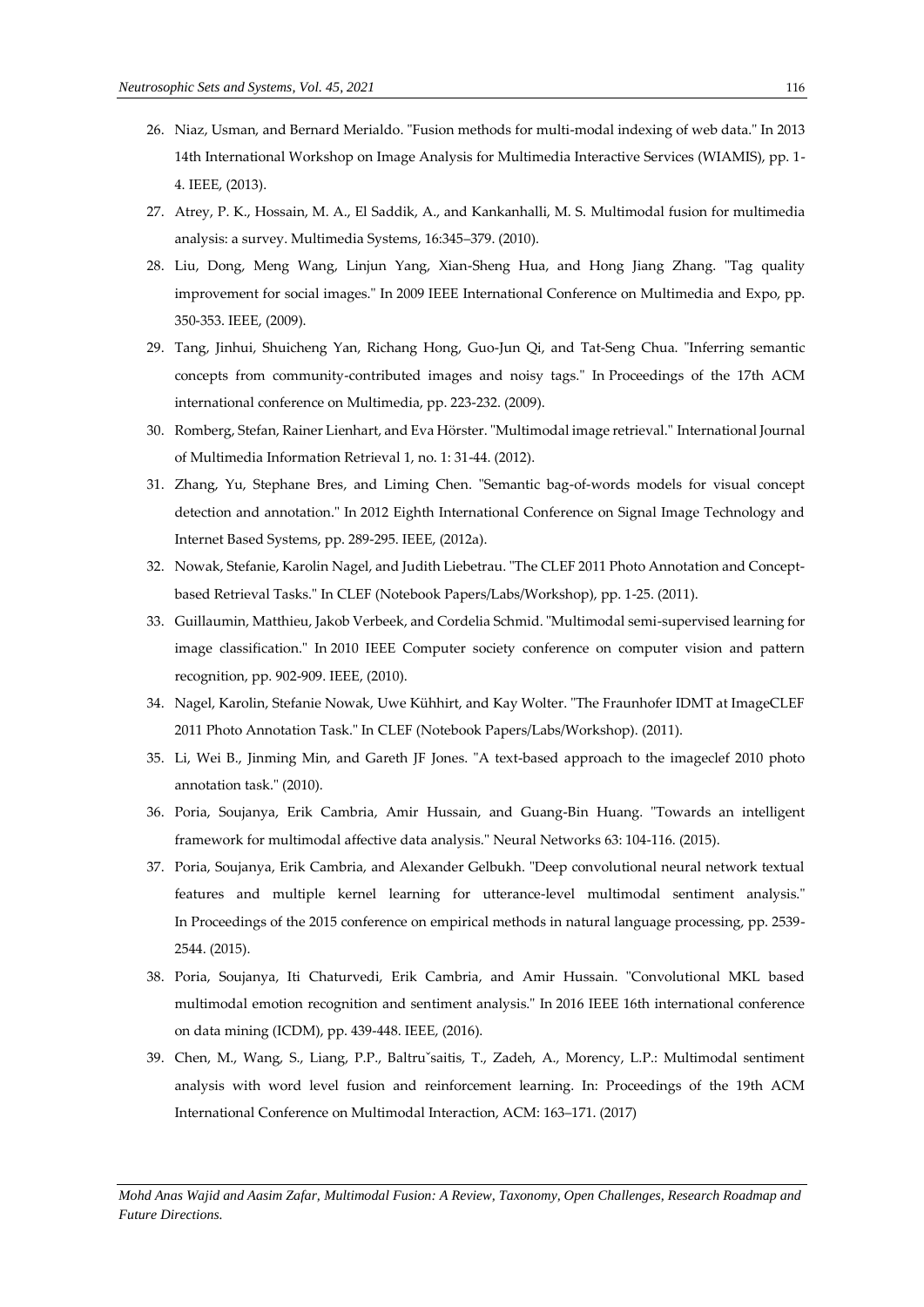- 40. Wang, Gang, Tat-Seng Chua, Chong-Wah Ngo, and YongCheng Wang. "Automatic generation of semantic fields for annotating web images." In Coling 2010: Posters, pp. 1301-1309. (2010).
- 41. Bloch, Isabelle. "Fusion d'informations en traitement du signal et des images." Hermes Science Publication 2 (2003).
- 42. Li, Yunpeng, David J. Crandall, and Daniel P. Huttenlocher. "Landmark classification in large-scale image collections." In 2009 IEEE 12th international conference on computer vision, pp. 1957-1964. IEEE, (2009).
- 43. Duygulu, Pinar, Kobus Barnard, Joao FG de Freitas, and David A. Forsyth. "Object recognition as machine translation: Learning a lexicon for a fixed image vocabulary." In European conference on computer vision, pp. 97-112. Springer, Berlin, Heidelberg, (2002).
- 44. Barnard, K., Duygulu, P., Forsyth, D., de Freitas, N., Blei, D. M., and Jordan, M. I. Matching words and pictures. J. Mach. Learn. Res., 3:1107–1135. (2003).
- 45. Blei, David M., and Michael I. Jordan. "Modeling annotated data." In Proceedings of the 26th annual international ACM SIGIR conference on Research and development in informaion retrieval, pp. 127- 134. (2003).
- 46. Monay, Florent, and Daniel Gatica-Perez. "On image auto-annotation with latent space models." In Proceedings of the eleventh ACM international conference on Multimedia, pp. 275-278. (2003).
- 47. Lienhart, Rainer, Stefan Romberg, and Eva Hörster. "Multilayer pLSA for multimodal image retrieval." In Proceedings of the ACM international conference on image and video retrieval, pp. 1-8. (2009).
- 48. L. Morency, R. Mihalcea, P. Doshi, Towards multimodal sentiment analysis: Harvesting opinions from the web, in: H. Bourlard, T.S. Huang, E. Vidal, D. Gatica Perez, L. Morency, N. Sebe (Eds.), Proceedings of the 13th International Conference on Multimodal Interfaces, ICMI 2011, Alicante, Spain, November 14–18, ACM, 2011, pp. 169–176. (2011)[. http://dx.doi.org/10.1145/2070481.2070509.](http://dx.doi.org/10.1145/2070481.2070509)
- 49. V. Pérez-Rosas, R. Mihalcea, L. Morency, Utterance-Level multimodal sentiment analysis, in: Proceedings of the 51st Annual Meeting of the Association for Computational Linguistics, ACL 2013, 4–9 August 2013, Sofia, Bulgaria, in: Long Papers, vol. 1, The Association for Computer Linguistics, pp. 973–982. (2013), URL [http://aclweb.org/anthology/P/P13/P13-1096.pdf.](http://aclweb.org/anthology/P/P13/P13-1096.pdf)
- 50. S. Poria, I. Chaturvedi, E. Cambria, A. Hussain, Convolutional MKL based multimodal emotion recognition and sentiment analysis, in: F. Bonchi, J. Domingo- Ferrer, R.A. Baeza-Yates, Z. Zhou, X.Wu(Eds.), IEEE 16th International Conference on Data Mining, ICDM 2016, December 12–15, 2016, Barcelona, Spain, IEEE, pp. 439–448, (2016). <http://dx.doi.org/10.1109/ICDM.2016.0055>
- 51. Chandrika, Pulla, and C. V. Jawahar. "Multi modal semantic indexing for image retrieval." In Proceedings of the ACM International Conference on Image and Video Retrieval, pp. 342-349. (2010).
- 52. Nikolopoulos, Spiros, Stefanos Zafeiriou, Ioannis Patras, and Ioannis Kompatsiaris. "High order pLSA for indexing tagged images." Signal Processing 93, no. 8: 2212-2228. (2013).
- 53. Wang, Meng, Kuiyuan Yang, Xian-Sheng Hua, and Hong-Jiang Zhang. "Visual tag dictionary: interpreting tags with visual words." In Proceedings of the 1st Workshop on Web-scale Multimedia Corpus, pp. 1-8. (2009).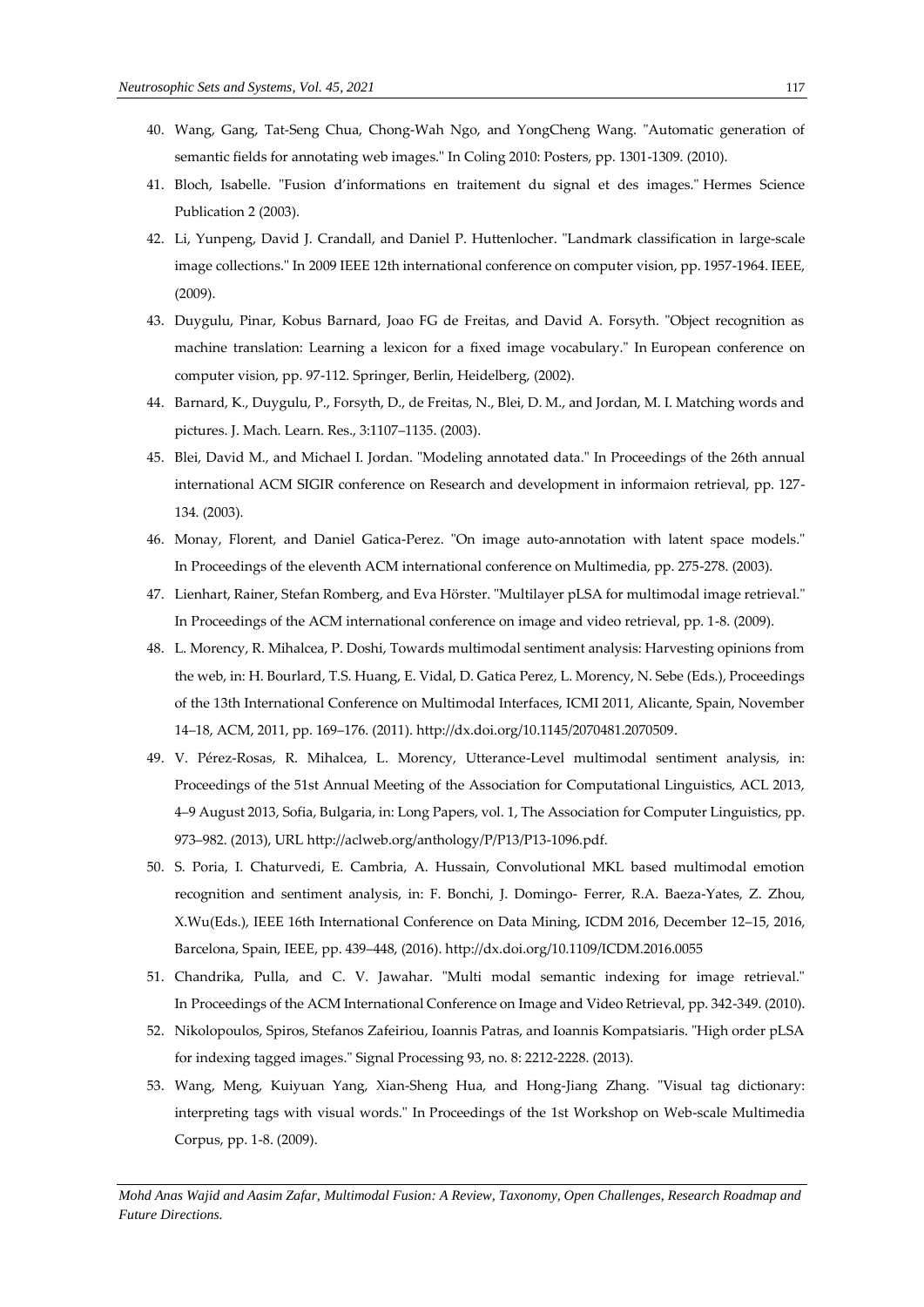- 54. Escalante, Hugo Jair, Carlos A. Hérnadez, Luis Enrique Sucar, and Manuel Montes. "Late fusion of heterogeneous methods for multimedia image retrieval." In Proceedings of the 1st ACM international conference on Multimedia information retrieval, pp. 172-179. (2008).
- 55. Nowak, Stefanie, Karolin Nagel, and Judith Liebetrau. "The CLEF 2011 Photo Annotation and Conceptbased Retrieval Tasks." In CLEF (Notebook Papers/Labs/Workshop), pp. 1-25. (2011).
- 56. Wang, Gang, Derek Hoiem, and David Forsyth. "Building text features for object image classification." In 2009 IEEE conference on computer vision and pattern recognition, pp. 1367-1374. IEEE, (2009a).
- 57. Mohd. Saif Wajid, Mohd Anas Wajid, [The Importance of Indeterminate and Unknown Factors in](http://fs.unm.edu/NSS/TheImportanceOfIndeterminateAndUnknown2.pdf)  [Nourishing Crime: A Case Study of South Africa Using](http://fs.unm.edu/NSS/TheImportanceOfIndeterminateAndUnknown2.pdf) Neutrosophy, Neutrosophic Sets and Systems, vol. 41, pp. 15-29. DOI: 10.5281/zenodo.4625669. (2021).
- 58. Kawanabe, Motoaki, Alexander Binder, Christina Müller, and Wojciech Wojcikiewicz. "Multi-modal visual concept classification of images via Markov random walk over tags." In 2011 IEEE Workshop on Applications of Computer Vision (WACV), pp. 396-401. IEEE, (2011).
- 59. Elhassouny, Azeddine; Soufiane Idbrahim; and Florentin Smarandache. "Machine learning in Neutrosophic Environment: A Survey." Neutrosophic Sets and Systems 28, 1 (2019). https://digitalrepository.unm.edu/nss\_journal/vol28/iss1/7
- 60. Gao, Shenghua, Liang-Tien Chia, and Xiangang Cheng. "Web image concept annotation with better understanding of tags and visual features." Journal of Visual Communication and Image Representation 21, no. 8: 806-814. (2010).
- 61. Liu, Ningning, Emmanuel Dellandréa, Liming Chen, Chao Zhu, Yu Zhang, Charles-Edmond Bichot, Stéphane Bres, and Bruno Tellez. "Multimodal recognition of visual concepts using histograms of textual concepts and selective weighted late fusion scheme." Computer Vision and Image Understanding 117, no. 5: 493-512. (2013).
- 62. Liu, Ningning, Emmanuel Dellandrea, Bruno Tellez, and Liming Chen. "Associating textual features with visual ones to improve affective image classification." In International Conference on Affective Computing and Intelligent Interaction, pp. 195-204. Springer, Berlin, Heidelberg, (2011).
- 63. Kim, D.H., Lee, M.K., Choi, D.Y., Song, B.C.: Multi-modal emotion recognition using semi-supervised learning and multiple neural networks in the wild. In: Proceedings of the 19th ACM International Conference on Multimodal Interaction, ACM, 529–535. (2017).
- 64. Vielzeuf, V., Pateux, S., Jurie, F.: Temporal multimodal fusion for video emotion classification in the wild. In: Proceedings of the 19th ACM International Conference on Multimodal Interaction, ACM, 569– 576. (2017).
- 65. Neverova, N., Wolf, C., Taylor, G.W., Nebout, F.: Multi-scale deep learning for gesture detection and localization. In: Workshop at the European conference on computer vision, Springer, 474–490. (2014).
- 66. A. Tamrakar, S. Ali, Q. Yu, J. Liu, O. Javed, A. Divakaran, H. Cheng, and H. Sawhney. Evaluation of low-level features and their combinations for complex event detection in open source videos. In CVPR, (2012).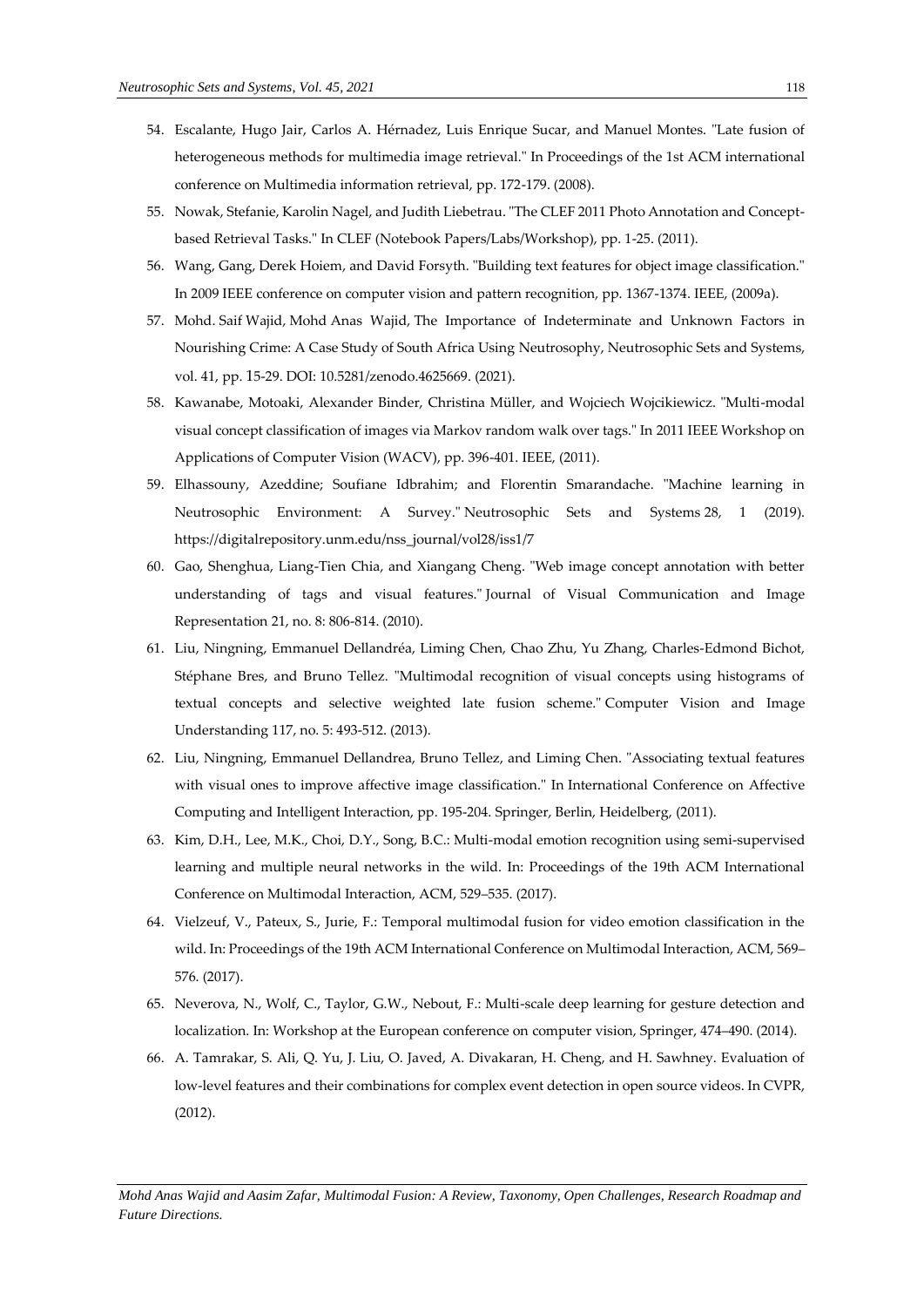- 67. Kim, Kyung-Min, et al. "Multimodal dual attention memory for video story question answering." Proceedings of the European Conference on Computer Vision (ECCV). (2018).
- 68. Huang, Feiran, et al. "Image–text sentiment analysis via deep multimodal attentive fusion." Knowledge-Based Systems 167: 26-37. (2019).
- 69. Pandeya, Yagya Raj, and Lee Joonwhoan. "Music-video emotion analysis using late fusion of multimodal." DEStech Transactions on Computer Science and Engineering iteee (2019).
- 70. Makadia, Ameesh, Vladimir Pavlovic, and Sanjiv Kumar. "A new baseline for image annotation." In European conference on computer vision, pp. 316-329. Springer, Berlin, Heidelberg, (2008).
- 71. Torralba, Antonio, Rob Fergus, and William T. Freeman. "80 million tiny images: A large data set for nonparametric object and scene recognition." IEEE transactions on pattern analysis and machine intelligence 30, no. 11: 1958-1970. (2008).
- 72. Guillaumin, Matthieu, Thomas Mensink, Jakob Verbeek, and Cordelia Schmid. "Tagprop: Discriminative metric learning in nearest neighbor models for image auto-annotation." In 2009 IEEE 12th international conference on computer vision, pp. 309-316. IEEE, (2009).
- 73. Li, Xirong, Cees GM Snoek, and Marcel Worring. "Learning social tag relevance by neighbor voting." IEEE Transactions on Multimedia 11, no. 7: 1310-1322. (2009).
- 74. Jin, Yohan, Latifur Khan, Lei Wang, and Mamoun Awad. "Image annotations by combining multiple evidence & wordnet." In Proceedings of the 13th annual ACM international conference on Multimedia, pp. 706-715. (2005).
- 75. Weinberger, Kilian Quirin, Malcolm Slaney, and Roelof Van Zwol. "Resolving tag ambiguity." In Proceedings of the 16th ACM international conference on Multimedia, pp. 111-120. (2008).
- 76. Xu, Hao, Jingdong Wang, Xian-Sheng Hua, and Shipeng Li. "Tag refinement by regularized LDA." In Proceedings of the 17th ACM international conference on Multimedia, pp. 573-576. (2009).
- 77. Kennedy, Lyndon, Malcolm Slaney, and Kilian Weinberger. "Reliable tags using image similarity: mining specificity and expertise from large-scale multimedia databases." In Proceedings of the 1st workshop on Web-scale multimedia corpus, pp. 17-24. (2009).
- 78. Liu, Dong, Xian-Sheng Hua, Meng Wang, and Hong-Jiang Zhang. "Image retagging." In Proceedings of the 18th ACM international conference on Multimedia, pp. 491-500. (2010).
- 79. Zhu, Guangyu, Shuicheng Yan, and Yi Ma. "Image tag refinement towards low-rank, content-tag prior and error sparsity." In Proceedings of the 18th ACM international conference on Multimedia, pp. 461- 470. (2010).
- 80. Yang, Kuiyuan, Xian-Sheng Hua, Meng Wang, and Hong-Jiang Zhang. "Tag tagging: Towards more descriptive keywords of image content." IEEE Transactions on Multimedia 13, no. 4: 662-673. (2011).
- 81. Wu, Lei, Rong Jin, and Anil K. Jain. "Tag completion for image retrieval." IEEE transactions on pattern analysis and machine intelligence 35, no. 3: 716-727. (2012).
- 82. Xioufis, E. S., Sechidis, K., Tsoumakas, G., and Vlahavas, I. P. Mlkd's participation at the clef 2011 photo annotation and concept-based retrieval tasks. In CLEF (Notebook Papers/Labs/Workshop). (2011).